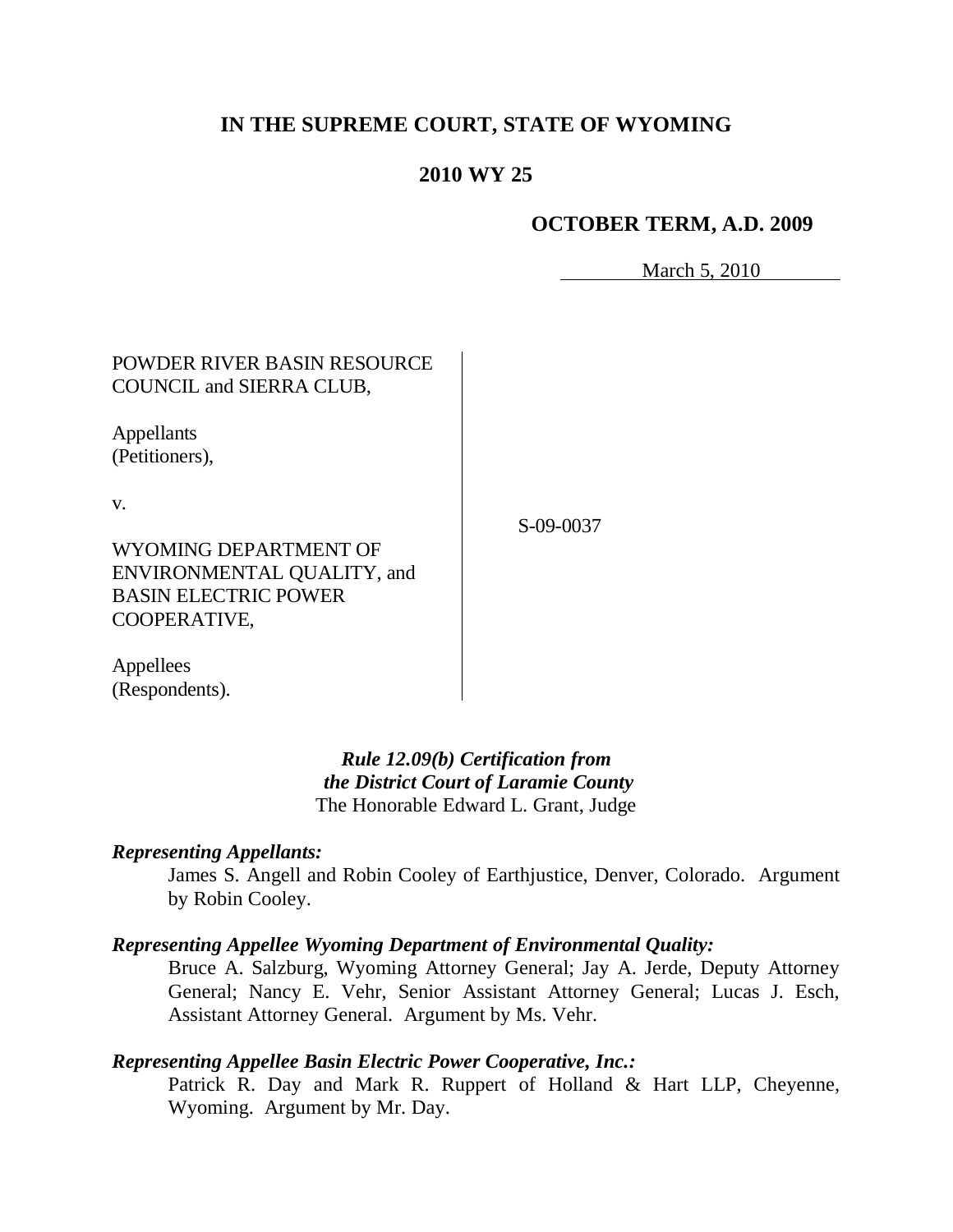# *Representing Amicus Curiae Northern Cheyenne Tribe:*

John C. Schumacher of Law Office of John Schumacher, Riverton, Wyoming; Brian C. Gruber of Ziontz, Chestnut, Varnell, Berley & Slonim, Seattle, Washington.

**Before VOIGT, C.J., and GOLDEN, HILL, KITE, and BURKE, JJ.**

**NOTICE: This opinion is subject to formal revision before publication in Pacific Reporter Third. Readers are requested to notify the Clerk of the Supreme Court, Supreme Court Building, Cheyenne, Wyoming 82002, of typographical or other formal errors so correction may be made before final publication in the permanent volume.**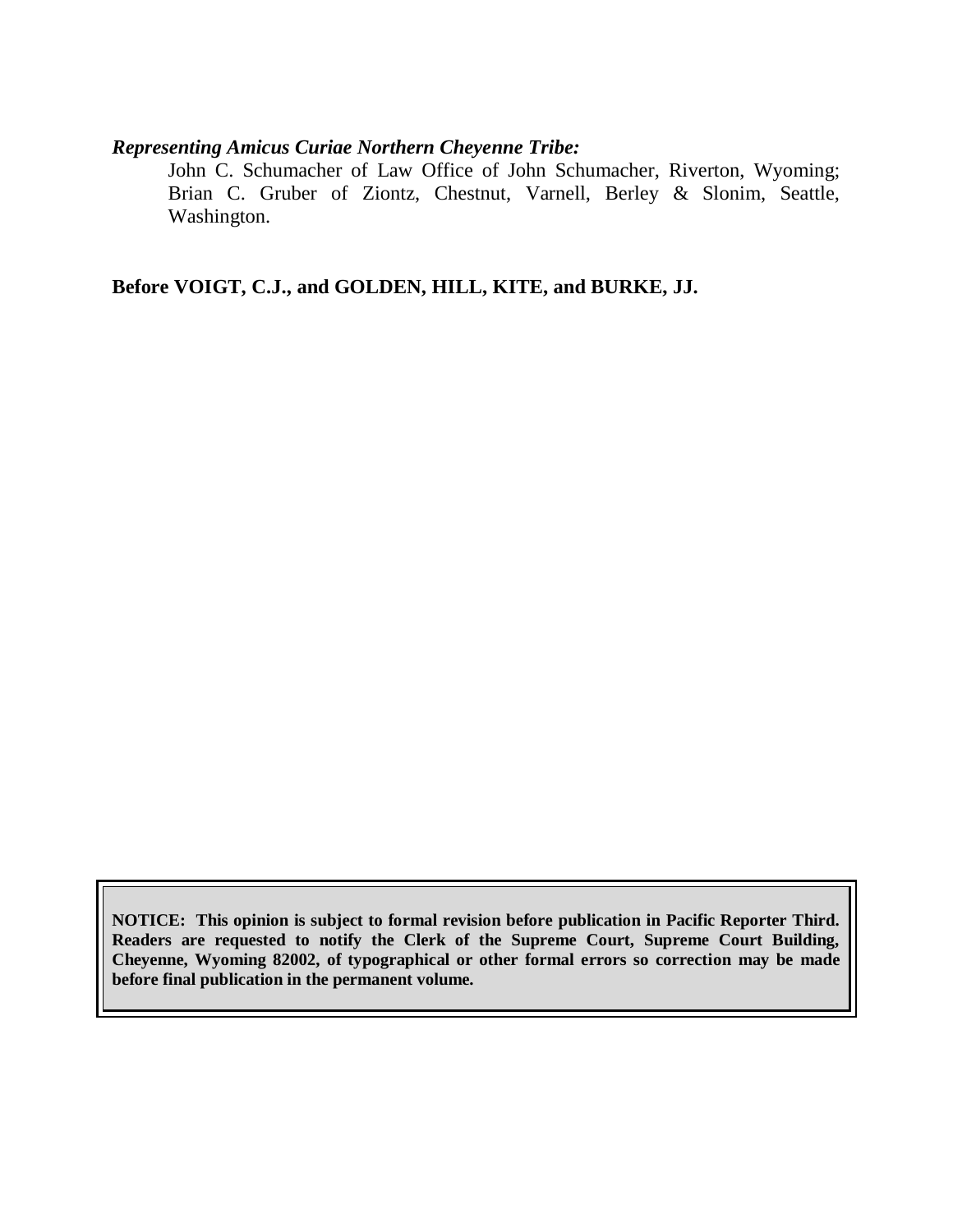#### **KITE, Justice.**

[¶1] The Wyoming Department of Environmental Quality (DEQ) issued an air quality permit to Basin Electric Power Cooperative (Basin Electric) for a new coal-fired electric power plant, called the Dry Fork Station, to be built in Wyoming"s Powder River Basin. The Powder River Basin Resource Council and the Sierra Club (collectively the PRBRC) challenged that air quality permit before the Wyoming Environmental Quality Council (Council). After hearings on the PRBRC"s different claims, the Council upheld the DEQ"s issuance of the permit. The PRBRC appealed the Council"s decision to the district court, which certified the appeal directly to this Court pursuant to W.R.A.P. 12.09(b). The Northern Cheyenne Tribe was granted leave to file an *amicus curiae*  brief. We will affirm the issuance of the air quality permit.

#### **ISSUES**

[¶2] The PRBRC presents these issues for our consideration:

1. Whether the Wyoming Environmental Quality Council ("Council") and the Wyoming Department of Environmental Quality ("DEQ") violated the law by authorizing construction of the Dry Fork Station coal-fired power plant despite modeled violations of Class I air quality standards at the Northern Cheyenne Indian Reservation;

2. Whether the Council and DEQ violated the law by finding that DEQ was not required to consider more efficient supercritical technology as part of its best available control technology ("BACT") analysis for the Dry Fork Station and that the permit applicant alone defines the emission source DEQ may consider; and

3. Whether the Council and the DEQ violated the law by finding that DEQ did not have to consider greenhouse gas emissions as part of the BACT analysis for the Dry Fork Station.

#### **FACTS**

[¶3] Because the facts in this case are largely undisputed, we will present a very general background here, and provide more detailed facts as they arise in the discussion below. On November 10, 2005, Basin Electric submitted an application to the DEQ for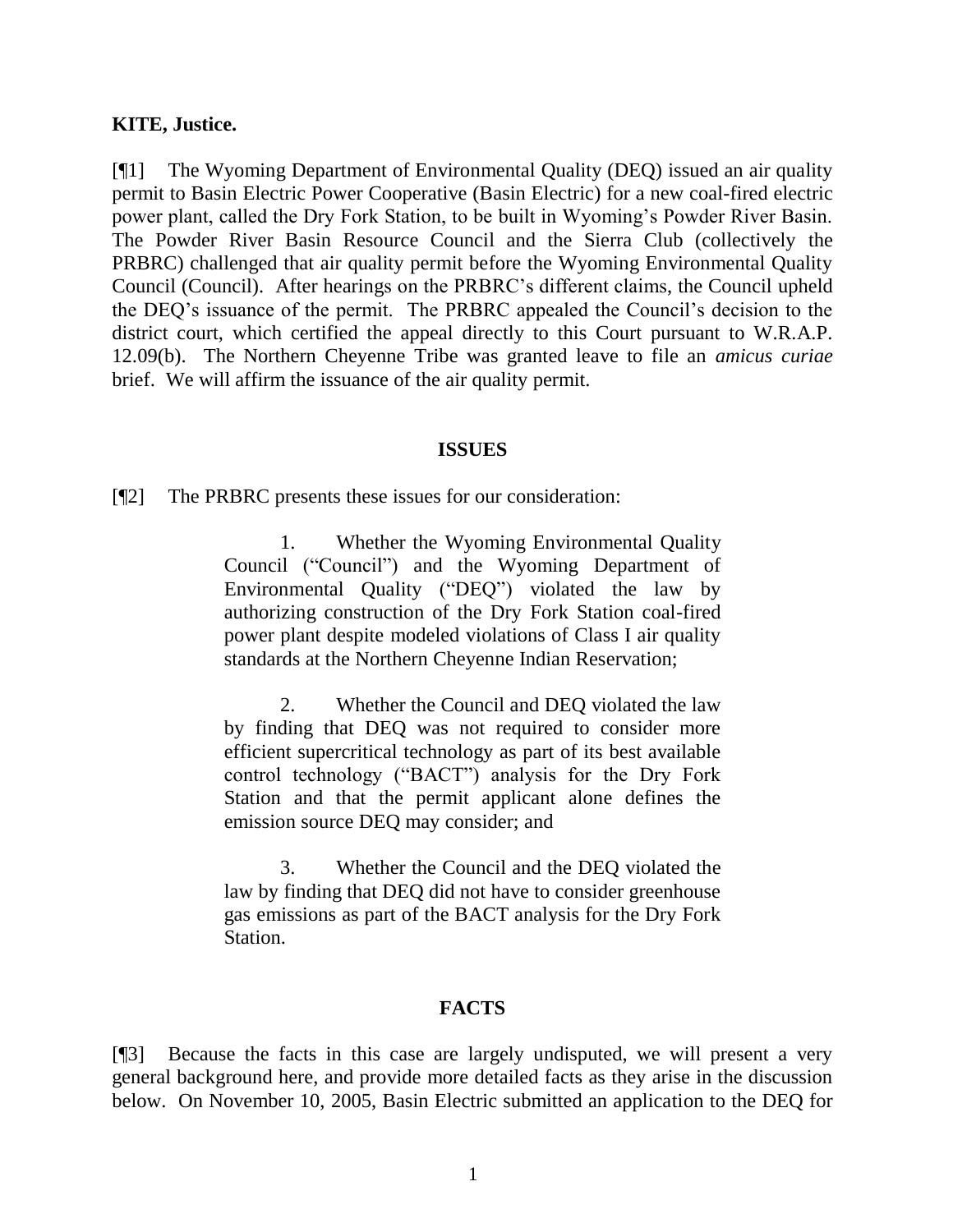an air quality permit for the Dry Fork Station, a new 422 megawatt coal-fired electric power plant proposed to be constructed near the Dry Fork coal mine, approximately seven miles north of Gillette, Wyoming. To obtain this permit, Basin Electric was required to demonstrate, among other things, that emissions from Dry Fork will not cause significant deterioration of existing air quality, and the power plant will use the best available control technology for each regulated pollutant.

[¶4] The DEQ reviewed the permit application, asking Basin Electric to provide additional information on several issues. The DEQ also considered public comments from interested parties, including the PRBRC and the Northern Cheyenne Tribe. The DEQ issued the permit on October 15, 2007. The PRBRC appealed to the Council. The Council granted a motion to dismiss the PRBRC"s claim regarding greenhouse gases (listed above as Issue 3). It granted motions for summary judgment on PRBRC"s claims regarding increment consumption and best available control technology (listed above as Issues 1 and 2). The PRBRC"s appeal has now made its way before us for review, and the *amicus curiae* brief filed by the Northern Cheyenne Tribe supports the PRBRC on Issue 1.

### **STANDARD OF REVIEW**

[¶5] Our standard of review for appeals from administrative agency decisions is governed by the Wyoming Administrative Procedure Act, which provides in pertinent part:

> To the extent necessary to make a decision and when presented, the reviewing court shall decide all relevant questions of law, interpret constitutional and statutory provisions, and determine the meaning or applicability of the terms of an agency action. In making the following determinations, the court shall review the whole record or those parts of it cited by a party and due account shall be taken of the rule of prejudicial error. The reviewing court shall:

> (ii) Hold unlawful and set aside agency action, findings and conclusions found to be:

. . . .

(A) Arbitrary, capricious, an abuse of discretion or otherwise not in accordance with law;

(B) Contrary to constitutional right, power, privilege or immunity;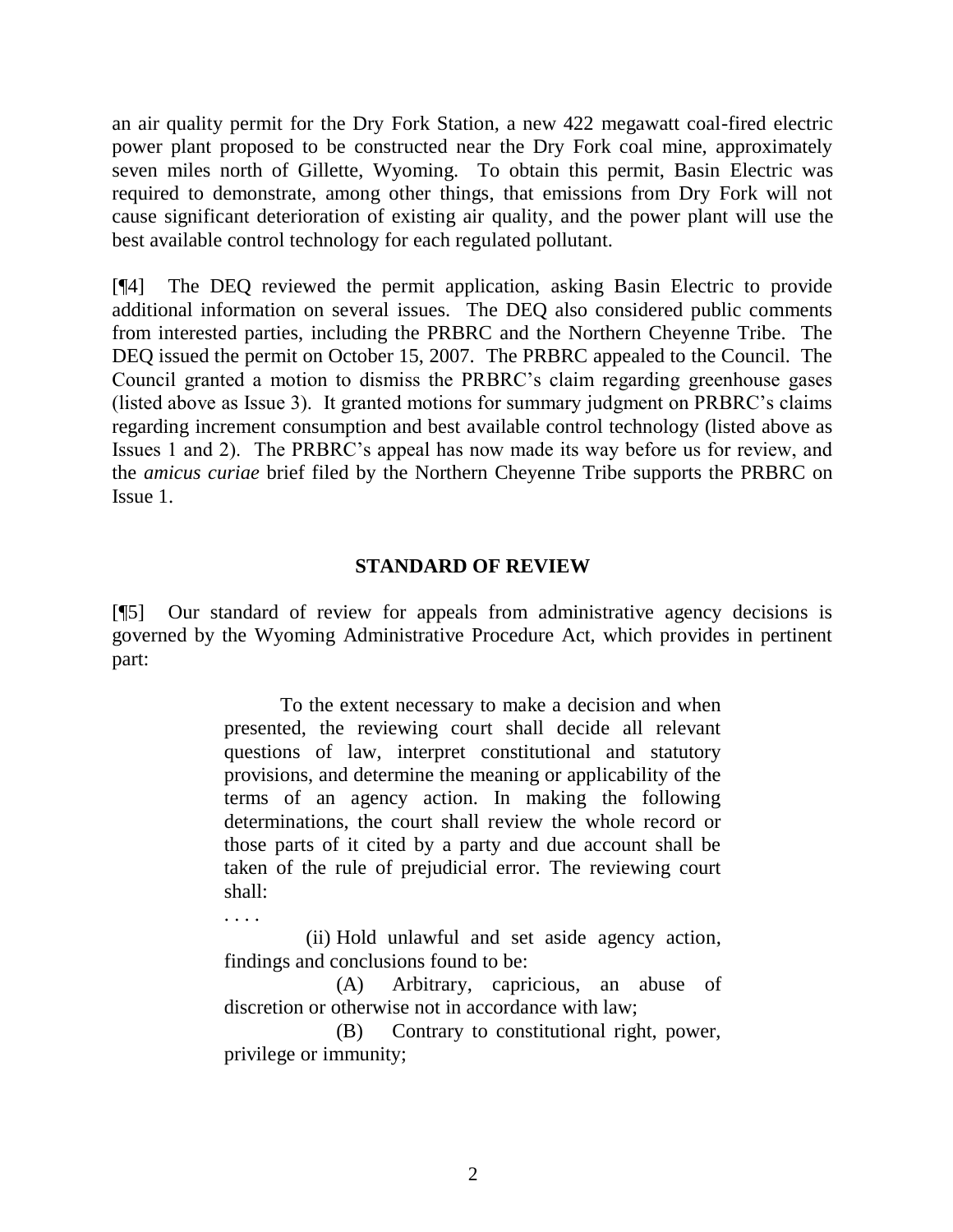(C) In excess of statutory jurisdiction, authority or limitations or lacking statutory right;

(D) Without observance of procedure required by law; or

(E) Unsupported by substantial evidence in a case reviewed on the record of an agency hearing provided by statute.

Wyo. Stat. Ann. § 16-3-114 (LexisNexis 2007). As we have further explained:

When reviewing a case certified to us from district court pursuant to W.R.A.P. 12.09(b), we apply the appellate standards applicable to a reviewing court of the first instance. *Williams Prod. RMT Co. v. State Dep't of Revenue*, 2005 WY 28, ¶ 7, 107 P.3d 179, 182-183 (Wyo. 2005). We review factual determinations for substantial evidence, meaning we consider whether there is relevant evidence in the entire record which a reasonable mind might accept in support of the agency"s conclusions. *Dale v. S & S Builders, LLC*, 2008 WY 84, ¶ 21, 188 P.3d 554, 561 (Wyo. 2008). Importantly, our review of any particular decision turns not on whether we agree with the outcome, but on whether the agency could reasonably conclude as it did based upon all of the evidence presented. *Id*., ¶ 23, 188 P.3d at 561. . . . We review an agency"s conclusions of law *de novo*, and will affirm an agency"s legal conclusion only if it is in accordance with the law. *Dale*, ¶ 27, 188 P.3d at 562.

*Kennedy Oil v. Dep't of Revenue*, 2008 WY 154, ¶ 7, 205 P.3d 999, 1002 (Wyo. 2008).

[¶6] While the interpretation of statutes and their implementing regulations is a question of law that we review *de novo*, it is also settled that we defer to an agency"s interpretation of its own rules and regulations unless that interpretation is clearly erroneous or inconsistent with the plain language of the rules. *Pinther v. Wyoming Dep't of Admin. and Info.*, 866 P.2d 1300, 1302 (Wyo. 1994); *RME Petroleum Co. v. Wyoming Dep't of Revenue*, 2007 WY 16, ¶ 44, 150 P.3d 673, 689 (Wyo. 2007). Accordingly, when we review the DEQ"s interpretations of regulations promulgated under Wyoming"s Environmental Quality Act, we apply the same standard the Council was required to use: we accept those interpretations unless they are clearly erroneous or inconsistent with the plain language of the rules.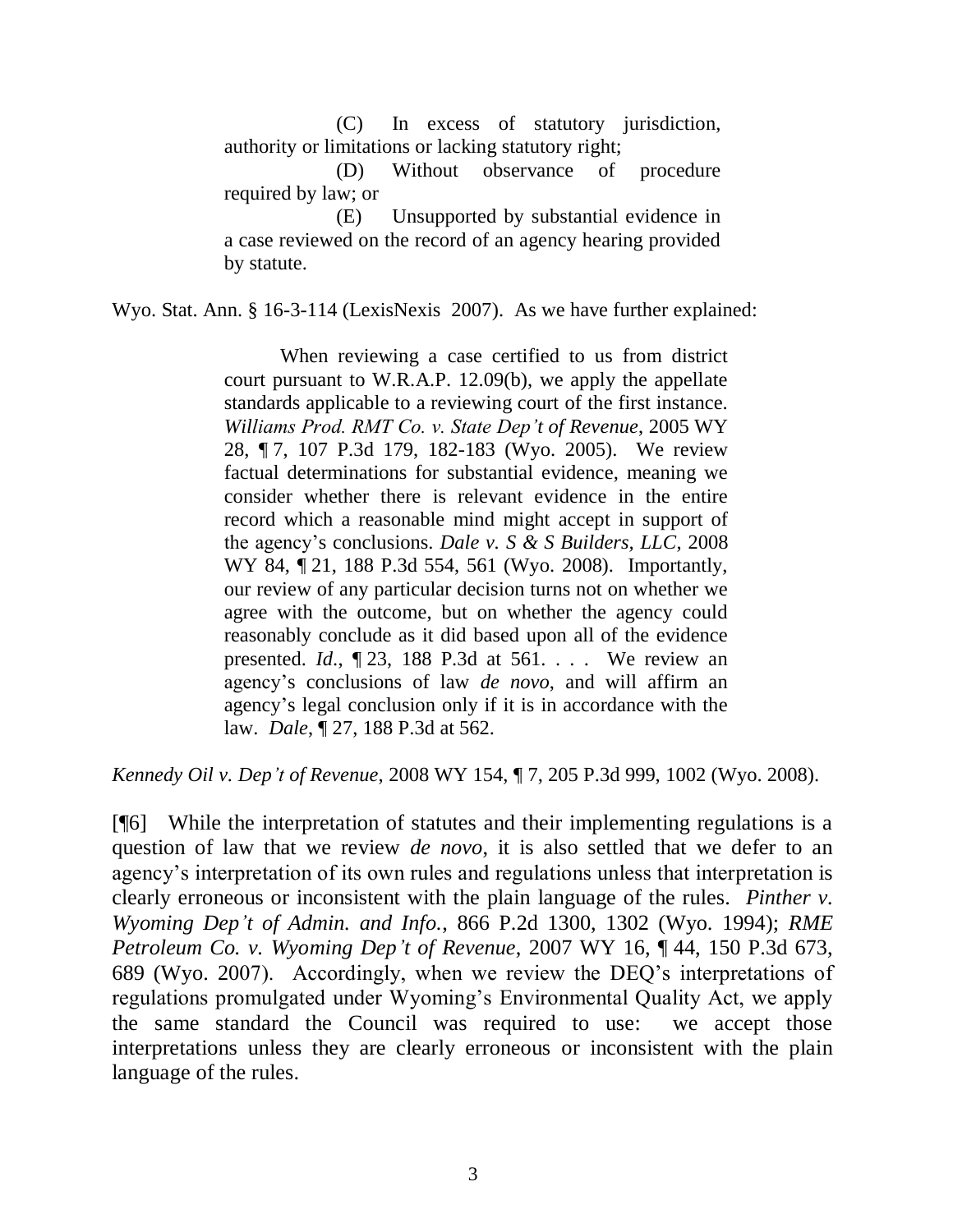### **DISCUSSION**

[¶7] The DEQ administers and enforces the Wyoming Environmental Quality Act, Wyo. Stat Ann. §§ 35-11-101 through 35-11-1904 (LexisNexis 2009). The DEQ"s Air Quality Division is responsible for the air quality program, and it operates under the Wyoming Air Quality Standards and Regulations (WAQSR). The federal Environmental Protection Agency has approved of Wyoming's air quality regulatory program, 40 C.F.R. part 52, subpart ZZ, and so the DEQ is the primary regulatory authority for air quality in Wyoming. *See* 42 U.S.C. § 7410(a). However, because the state program is intended to be compatible with, and at least as stringent as, the federal Clean Air Act, federal precedent and regulatory guidance is persuasive authority in Wyoming air quality cases.

### *Issue 1. Increment Protection*

[¶8] Before reaching the heart of this issue, it is helpful to review the applicable law and introduce some key terms. Wyoming's Environmental Quality Act states that "No person shall cause, threaten or allow the discharge or emission of any air contaminant in any form so as to cause pollution which violates rules, regulations and standards adopted by the council." Section 35-11-201. The rules and regulations require the DEQ to review permit applications for proposed major sources of air emissions. It issues a permit only if the proposed source demonstrates that its emissions will not cause significant deterioration of ambient air quality. 6 WAQSR §§ 2 and 4.

[¶9] More specifically, the regulations provide that the DEQ"s review must

include analysis of the predicted impact of the allowable and secondary emissions from the stationary source. . . . Such analysis shall identify and quantify the impact on the air quality in the area of all emissions not included in the baseline concentrations including, but not limited to, those emissions resulting from the instant application and all other permits issued in the area. The purpose of this analysis is to determine the total deterioration of air quality from the baseline concentrations. . . . A permit to construct . . . shall be issued only . . . if the predicted impact (over and above the baseline concentration) of emissions defined above is less than the maximum allowable increment shown in Table 1 for the classification of the area in which the impact is predicted.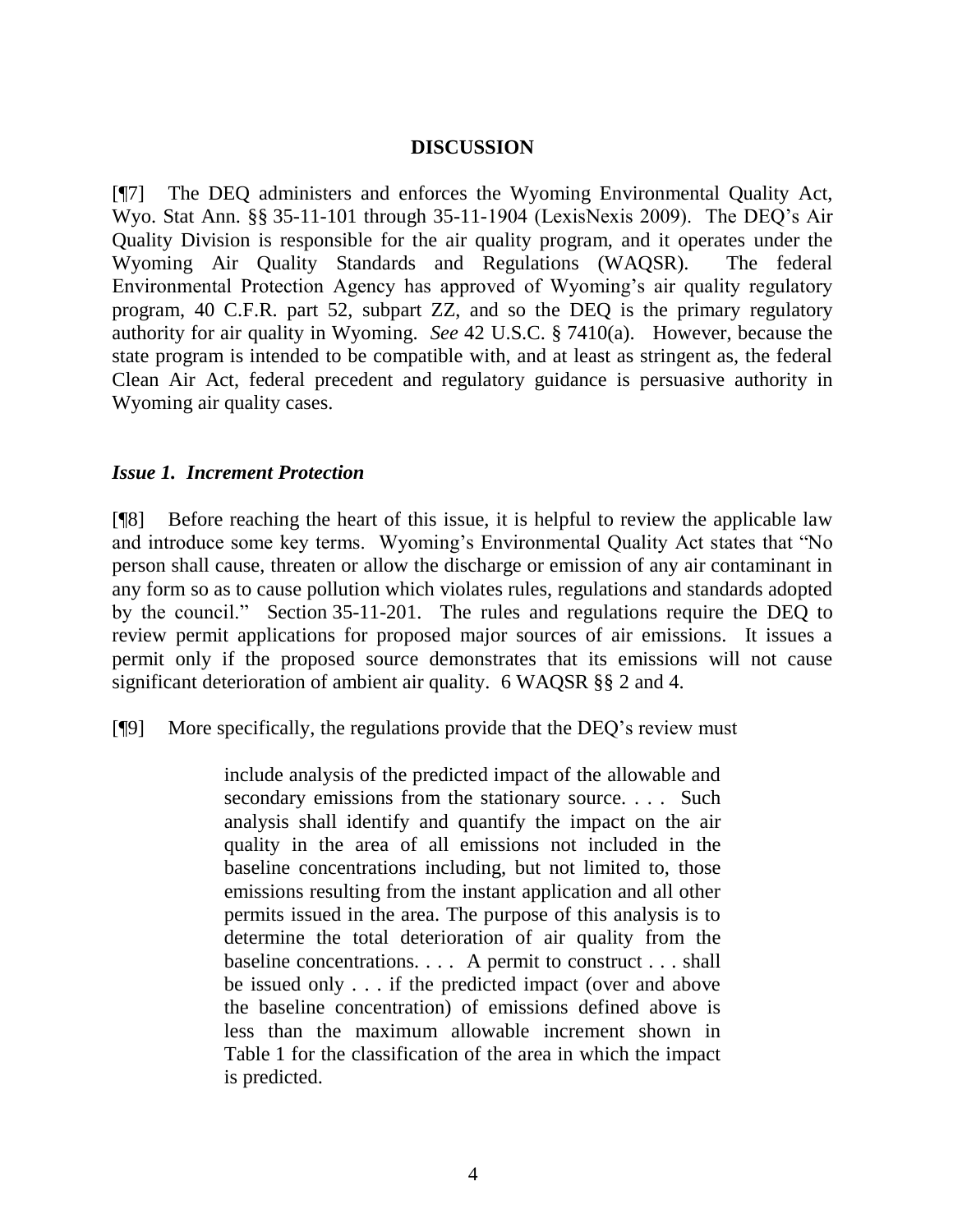6 WAQSR  $§$  4(b)(i)(A)(I). To predict whether the impacts of a proposed source's emissions will exceed the increments shown in Table 1, one tool available to the DEQ is a computer model that estimates what the impacts will be. The results of the computer model are based on information that includes the emissions from the proposed source and other sources in the area, air dispersion over time and distance, varying terrain, and meteorological data such as wind direction, wind speed, and temperatures.

[¶10] The DEQ"s review includes two separate phases to determine whether emissions from the proposed source and other area sources will cause or contribute to increment exceedances. In the first phase, which we will refer to as the screening phase, the computer model is run to estimate the impacts of emissions from the proposed source alone. Results from this model run are compared to Significant Impact Levels, which are a very small percentage (generally 4%) of the increments. If the computer model indicates that the estimated impacts of emissions from the proposed source alone are below the Significant Impact Levels, then the DEQ can determine that the cumulative impacts of emissions from the proposed source and other area sources will not exceed the increments, and no further analysis is necessary. In this case, the computer model indicated that the estimated impacts of emissions from Dry Fork were below the Significant Impact Levels for particulate matter and nitrogen dioxide, but above the Significant Impact Levels for sulfur dioxide. The DEQ therefore required Basin Electric to proceed to the second phase of review for sulfur dioxide emissions.

[¶11] In the second phase, which we will refer to as the cumulative phase, the computer model is run to estimate the impacts of the combined emissions from the proposed source along with emissions from other area sources. The model results are compared to the increments. As the regulation provides, a permit is issued for the proposed source only if the estimated impacts are less than the maximum allowable increments.

[¶12] The other area sources of particular significance in this case are the coal-fired electric power plants known as Colstrip Units 3 and 4, located in Montana approximately 120 miles north of the proposed Dry Fork location. The Colstrip Units are only about fifteen miles from the Northern Cheyenne Indian Reservation (Reservation). The Reservation is a Class I area which, in air quality terms, is an area where existing air quality is considered pristine. *See* 42 Fed. Reg. 40,695 (Aug. 5, 1977). Air quality in Class I areas is more stringently protected than air quality in Class II areas. For example, the 24-hour increment for sulfur dioxide is 5 micrograms per cubic meter in Class I areas, and 20 micrograms per cubic meter in Class II areas. 6 WAQSR  $§$  4(b)(i)(A)(I), Table 1. Given the proximity of the Colstrip Units to the Reservation, their emissions can have a significant influence on the Reservation"s air quality. As a result, when the computer models are run to estimate the impacts of combined emissions from Dry Fork and other area sources, the emissions from the Colstrip Units have a significant influence on the results.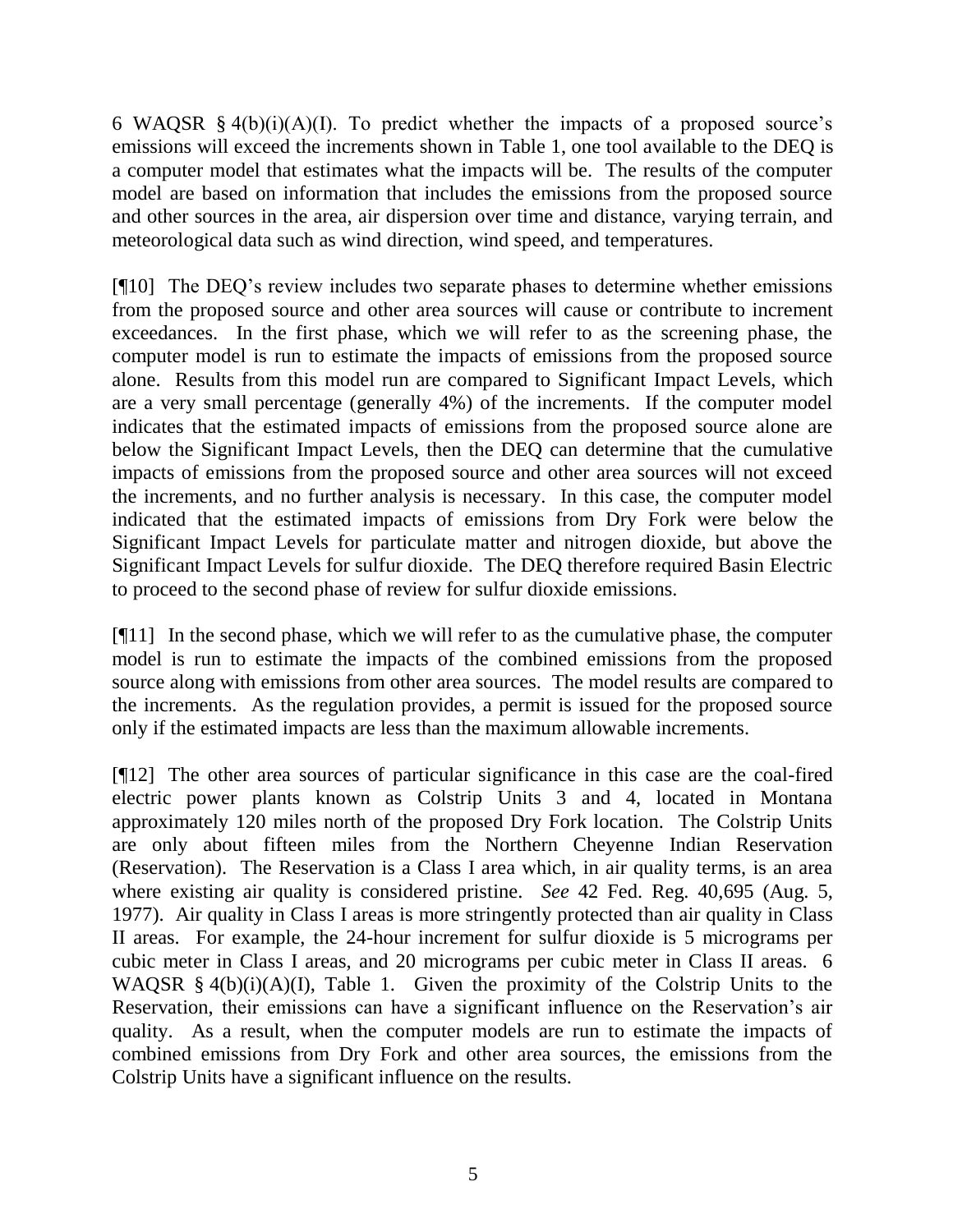[¶13] In the cumulative phase, Basin Electric ran the computer model using different assumptions about the sulfur dioxide emissions from the Colstrip Units. For our purposes, it is sufficient to consider only two of these computer model runs. As further detailed below, in the first model run Basin Electric used the maximum actual daily emission rate for the Colstrip Units. In the second model run, Basin Electric used the maximum allowable daily emission rate for the Colstrip Units.<sup>1</sup> The regulations do not specify that maximum allowable emissions rates from existing sources must be used in this analysis.

[¶14] In the first computer model run, Basin Electric obtained the actual reported sulfur dioxide emissions from Colstrip Units 3 and 4 for the years 2004 and 2005. It combined the emissions from the two units, and determined the day on which emissions from the two units were at their maximum. It then ran the computer model assuming that the Colstrip Units would emit sulfur dioxide continuously at this maximum actual one day rate. In reality, the Colstrip Units emitted sulfur dioxide at this maximum rate only one day during this two year period, and at lower rates the other 730 days. Accordingly, because the model used this worst case maximum actual daily emission rate for the Colstrip Units, the estimated impacts were necessarily higher than the actual impacts will be. Even so, the results of this first model run estimated that the impacts of combined actual emissions from the Colstrip Units, the Dry Fork Station, and all other area sources would not exceed the Class I increments for sulfur dioxide at any location within the Reservation.

[¶15] In the second computer model run, Basin obtained information on the maximum emissions the Colstrip Units are allowed under their air quality permits. These are known as the allowable emissions rates, and unless the Colstrip Units are violating their air quality permits, the allowable emissions are always higher than actual emissions. Basin Electric then ran the computer model assuming that the Colstrip Units would continuously emit sulfur dioxide at the maximum allowable rate. Because actual emissions from the Colstrip Units are well below the highest allowable rates, this second computer model run overestimated impacts to an even greater degree than the first computer model run. The results of the second run showed that the impacts of sulfur dioxide emissions from Dry Fork and other area sources could exceed the Class I increments within the Reservation.

[¶16] More specifically, the model estimated that there would be, over a three year period, forty-seven violations of the 24-hour increment of 5 micrograms per cubic meter. For eighteen of these modeled increment exceedances, emissions from the Dry Fork Station had no impact at all, meaning that the exceedances were caused entirely by other area sources, chiefly the Colstrip Units. For the remaining twenty-nine modeled

 $\overline{a}$ 

<sup>&</sup>lt;sup>1</sup> All of the computer model runs used maxim *allowable* emissions from the Dry Fork Station. Because Dry Fork was not yet in operation, its actual emissions could not be documented.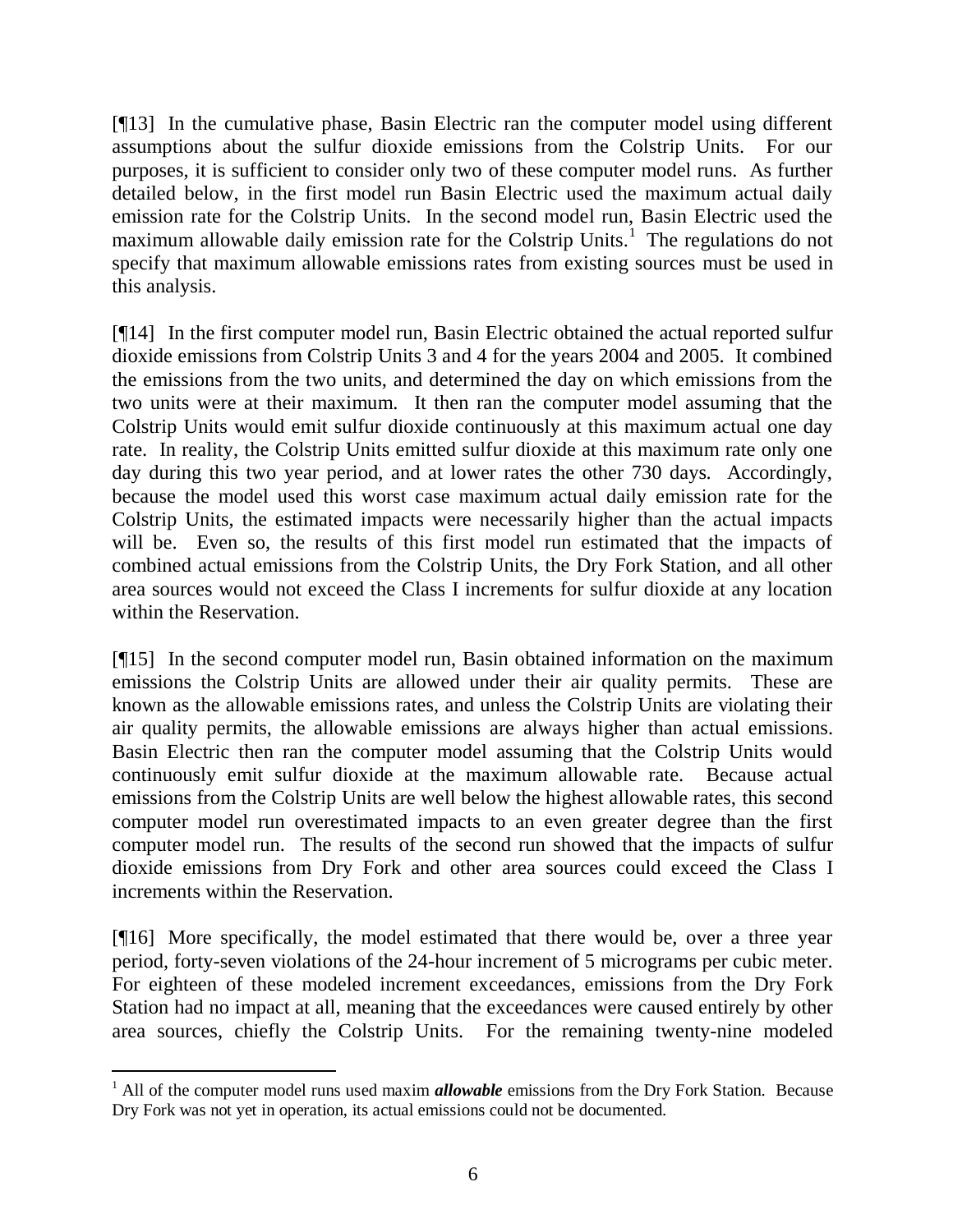increment exceedances, the estimated impact of Dry Fork"s emissions was between 0.0002 and 0.0009 micrograms per cubic meter.<sup>2</sup>

[¶17] That brings us to the heart of this dispute. The PRBRC contends that, because the second computer model run indicated exceedances of the increment, the DEQ could not legally issue the air quality permit for the Dry Fork Station. The DEQ and Basin Electric point out that the first computer model run using maximum actual emissions projected no increment exceedances. Even in the second computer model run using maximum allowable emissions, Dry Fork's contributions to the increment exceedances were so exceedingly small that the DEQ treated them as non-existent. Under these circumstances, the DEQ and Basin Electric assert, the agency had discretion to determine that Dry Fork will not cause or contribute to any actual exceedances of the increment, and the air quality permit was properly issued.

[¶18] The PRBRC"s position, supported by the Northern Cheyenne Tribe, is based squarely on the language of the regulation: "A permit to construct . . . shall be issued only . . . if the predicted impact . . . is less than the maximum allowable increment . . . ." 6 WAQSR § 4(b)(i)(A)(I). This language is plain and unambiguous, the PRBRC contends, and because the second computer model run indicated exceedances of the increment, the permit could not be issued.

[¶19] The DEQ"s position, supported by Basin Electric, is that the DEQ is allowed a certain amount of flexibility in administering Wyoming's air quality program. It asserts that the regulatory language relied upon by the PRBRC must be read together with the provision of 6 WAQSR  $\S$  2(c)(iii) that no permit shall be granted "unless the applicant shows, to the satisfaction of the Administrator of the Division of Air Quality that . . . [t]he proposed facility will not cause significant deterioration of existing ambient air quality." The DEQ contends that Basin Electric showed, to the satisfaction of the agency, that Dry Fork would not cause significant deterioration of air quality within the Reservation. For the increment exceedances indicated by the second run of the computer model, the contributions of Dry Fork"s emissions were extremely small, ranging from 0.0002 to 0.0009 micrograms per cubic meter. The DEQ contends that it properly exercised its discretion to overlook these modeled increment exceedances because Dry Fork"s contributions were well below the Significant Impact Levels used by the DEQ.

[¶20] Under the DEQ"s interpretation of its own rules and regulations, this use of Significant Impact Levels is proper. We defer to that interpretation unless it is clearly

 $\overline{a}$ 

 $2$  Exceedances of the 3-hour increment were also modeled. Because these were comparable in number and degree to the exceedances of the 24-hour increment, and because the regulatory framework is the same for the 3-hour and 24-hour increments, our analysis is the same for both. To avoid confusion and duplication, our discussion will focus on the 24-hour increment.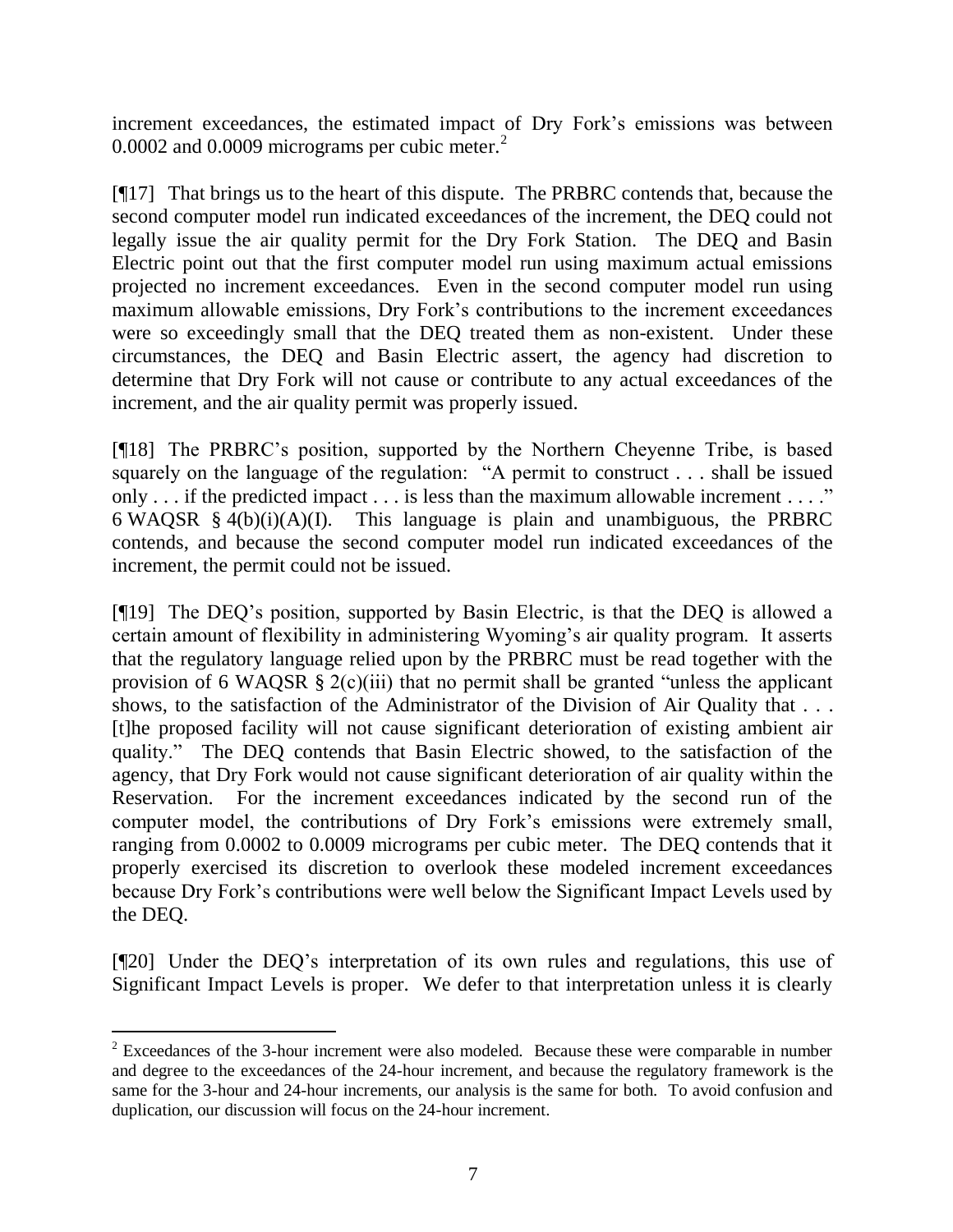erroneous or inconsistent with the plain language of the regulations. *Pinther*, 866 P.2d at 1302. The DEQ contends that its interpretation cannot be considered clearly erroneous because it is well established by the agency"s longstanding practices, and consistent with the EPA"s interpretation.

[¶21] The DEQ explains that the use of Significant Impact Levels in air quality regulation arose from a leading federal air quality case in which the court stated that an agency should have "authority to provide exemption when the burdens of regulation yield a gain of trivial or no value." *Alabama Power Co. v. Costle*, 636 F.2d 323, 360-61 (D.C. Cir. 1979). This, the DEQ says, led the federal EPA to develop Significant Impact Levels below which the impacts of a proposed source's emissions are treated as de minimis rather than as a disqualification from receiving permit. The EPA later proposed a regulation allowing the use of Significant Impact Levels. *See* 61 Fed. Reg. 38250, 38292 (July 23, 1996). The DEQ and Basin Electric admit that the EPA never finalized or promulgated the regulation, but point out that the EPA "is aware that many States have been using these proposed [Significant Impact Levels] for . . . screening tools since 1996." 72 Fed. Reg. 54,112 (Sept. 21, 2007). The DEQ and Basin Electric also cite federal environmental cases supporting the use of Significant Impact Levels. *See, e.g., In re Prairie State Generating Co.*, 2006 WL 2847225, P.S.D. Appeal No. 05-05, slip op. (EAB Aug. 24, 2006).

[¶22] The difficulty we have with the DEQ"s position is one emphasized by the Northern Cheyenne Tribe. As discussed earlier, the DEQ employs a two-phase review of air quality impacts. The screening phase analyzes emissions from the proposed source by itself. If the screening phase indicates that further analysis is required, the cumulative phase proceeds to analyze emissions from the proposed source and other area sources. After careful consideration of the authorities cited by the DEQ, we agree that they support the use of Significant Impact Levels in the screening phase. It is less clear that these authorities support the use of Significant Impact Levels in the cumulative phase, as the DEQ did in this case.

[¶23] In the preamble to its proposed regulation, the EPA explained that Significant Impact Levels "would be used to determine whether a new major source or major modification, due to the predicted ambient concentration from its own emissions, would be required to conduct a comprehensive Class I increment analysis for a given pollutant." 61 Fed. Reg. at 38292. This clearly establishes the EPA"s position that Significant Impact Levels may be employed in the screening phase, but there is no indication that the EPA intended them to be used in the cumulative phase as well. Accordingly, while it is true that the EPA recognizes that states use Significant Impact Levels as "screening tools," 72 Fed. Reg. at 54,140, it is also true that these screening tools were meant to be used "for determining when a new major source . . . must conduct a more extensive air analysis to demonstrate that it will not cause or contribute to a violation of the . . . increment." *Id.* at 54,138. In other words, these regulatory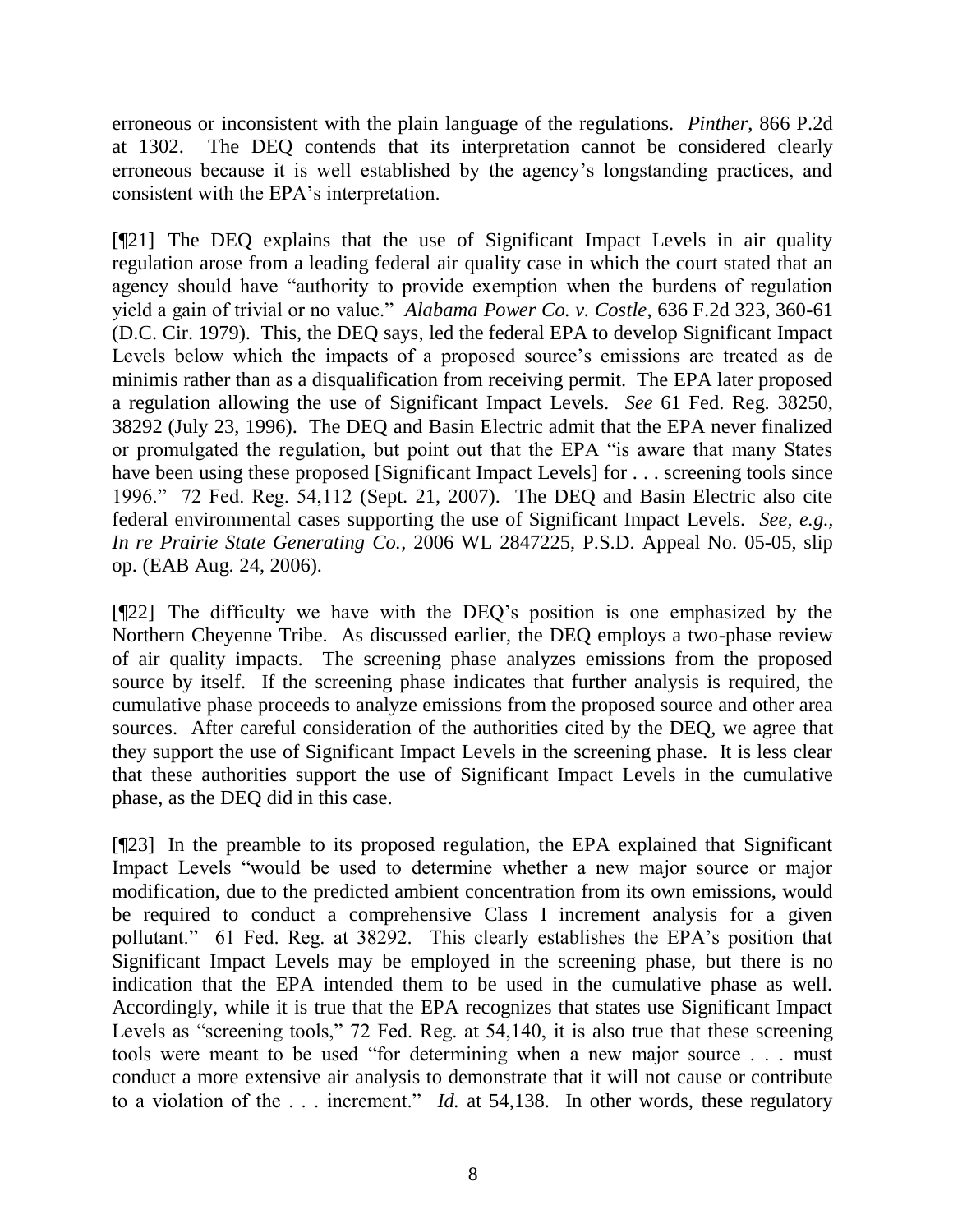materials support the DEQ"s use of Significant Impact Levels in the initial screening phase, but provide no support for their use in the subsequent cumulative phase.

[¶24] Other authorities suggest that Significant Impact Levels may be used in the cumulative phase. In *Prairie State*, for example, the Environmental Appeals Board (the administrative body authorized to hear appeals from EPA decisions) appears to have approved of the EPA"s use of Significant Impact Levels in both the screening phase and the cumulative phase. *Prairie State*, slip op. at 134, 137-38.<sup>3</sup> Similar support appears in the Environmental Protection Agency"s "New Source Review Workshop Manual: Prevention of Significant Deterioration and Nonattainment Area Permitting" (Draft, Oct. 1990) (NSR Manual). 4 The manual indicates how Significant Impact Levels are to be used in the screening phase:

> The EPA does not require a full impact analysis for a particular pollutant when emissions of that pollutant from a proposed source or modification would not increase ambient concentrations by more than prescribed significant ambient impact levels.

*Id.* at C.24. It also indicates how Significant Impact Levels are to be used in the cumulative phase:

> When a violation of any . . . increment is predicted at one or more receptors in the impact area, the applicant can determine whether the net emissions increase from the proposed source will result in a significant ambient impact at the point (receptor) of each predicted violation, and at the time violation is predicted to occur. The source will not be considered to cause or contribute to the violation if its own impact is not significant . . . . In such a case, the permitting agency, upon verification of the demonstration, may approve the permit.

*Id.* at C.52 (emphasis in original). Thus, the manual does seem consistent with the DEQ's application of Significant Impact Levels in both the screening phase and the cumulative phase.

 $\overline{a}$ 

<sup>&</sup>lt;sup>3</sup> To be precise, in *Prairie State* the Significant Impact Levels were used to determine compliance with the National Ambient Air Quality Standards, not to determine whether emissions from the proposed source would cause or contribute to increment exceedances. None of the parties have addressed this distinction or suggested that it makes a difference in this case.

 $4$  While this manual was never finalized, and has remained in draft form for twenty years, it is widely recognized as an authoritative source on air quality regulation. It has been cited as persuasive by the parties on both sides of this case.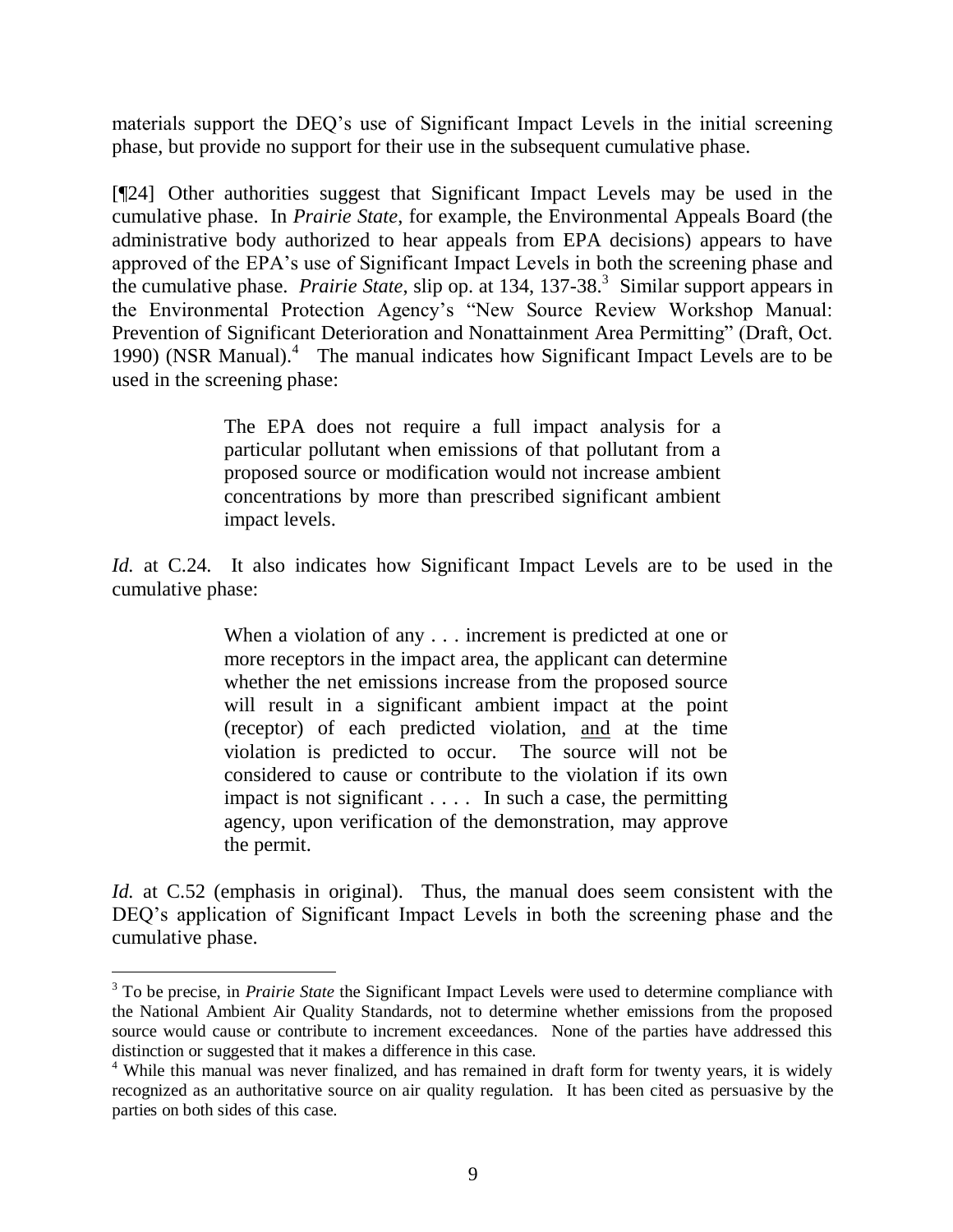[¶25] On the other hand, the EPA has made it clear that, in at least some circumstances, Significant Impact Levels cannot be used in the cumulative phase. In 2002, the EPA"s comments on North Dakota"s State Implementation Plan included this statement:

> We have recently consulted with our Headquarters office and it is EPA"s position (as we stated in an August 30, 2001 letter to the North Dakota Department of Health) that it is not appropriate to establish Class I significance levels *when an increment violation already exists*. We believe any impact (not just one that is "significant") on a receptor in a Class I area that shows a violation of the PSD increment would be considered to contribute to that violation. Furthermore, we believe that, even if some of the impacts are relatively small they are still contributing to an existing problem.

Under current EPA policy, the PSD Class II significant impact levels are used primarily as a threshold in new source permitting to determine the scope of the modeling analysis.

Letter from Richard R. Long, EPA, to Terry L. O"Clair, North Dakota Department of Health, April 12, 2002.

[¶26] Unfortunately, we are unable to determine how this statement from the EPA might apply in our current case, because the record does not establish whether the Class I area on the Reservation has already experienced increment violations. The Northern Cheyenne Tribe's brief describes the air quality monitoring program established on the Reservation, but does not say whether any actual increment exceedances have been monitored. At oral argument, counsel for the parties suggested that there have been no measured exceedances, but the record is insufficient to establish or refute that fact. However, while we cannot determine the applicability of the EPA"s statement, we can perceive its generally disapproving tone as to the use of Significant Impact Levels in the cumulative phase of review. This, together with the other EPA materials considered, leaves the federal agency"s interpretation uncertain, or at least unclear. The EPA's inconsistency undermines the DEQ's argument that its interpretation cannot be clearly erroneous because it is supported by the EPA.

[¶27] The DEQ and Basin Electric further assert that, over the past several years, the DEQ has routinely used Significant Impact Levels when reviewing air quality permit applications. Conceding that the use of Significant Impact Levels is not explicitly authorized by any particular Wyoming regulation, the DEQ maintains that they are commonly used by many air quality regulatory agencies, and that their use is well within the DEQ"s discretion. However, this assertion by the DEQ suffers from the same flaw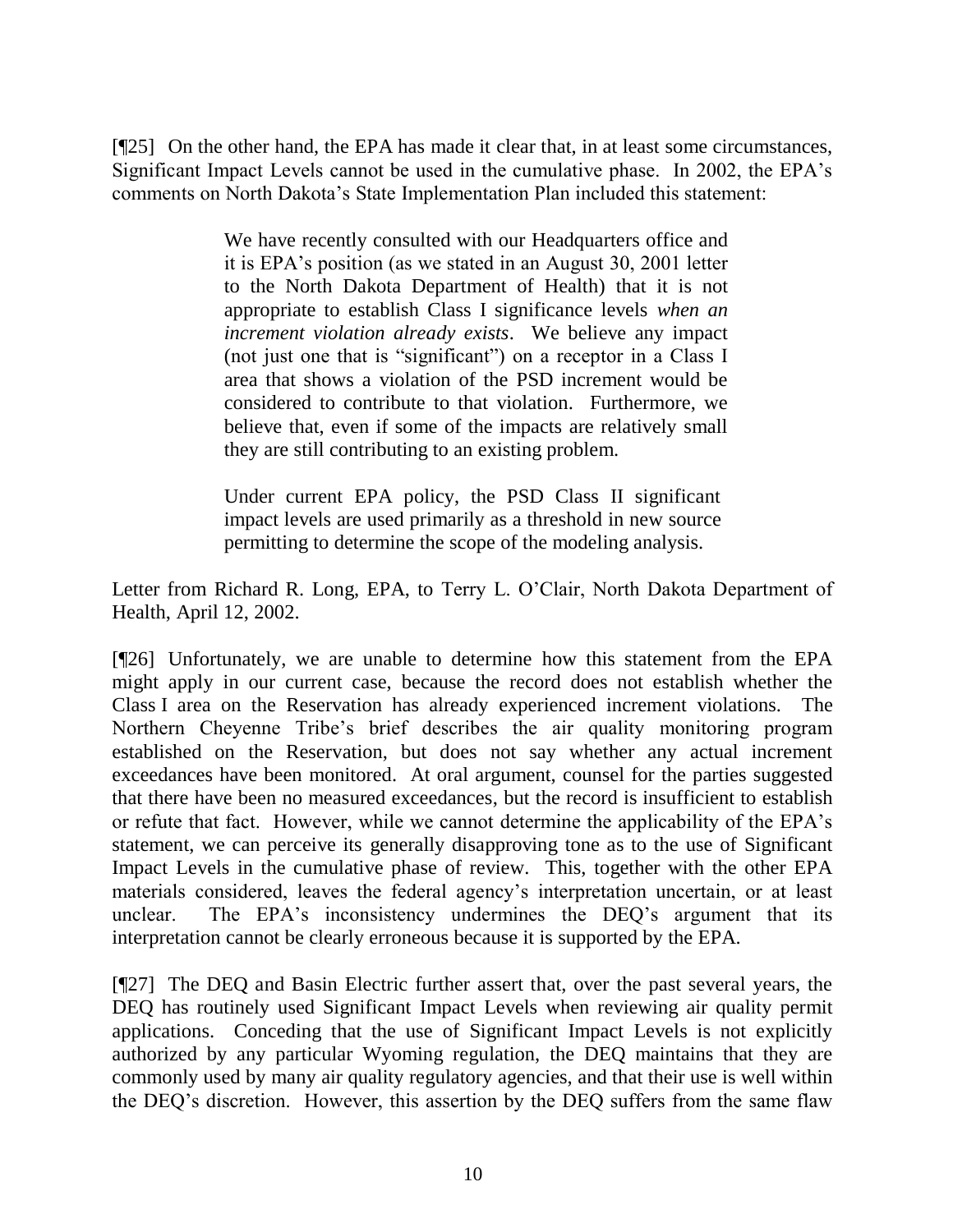as its previous argument. The record indicates that the DEQ has used Significant Impact Levels in at least ten permit reviews, but in almost every instance, it did so in the screening phase. There appears to be only one instance in which the DEQ employed Significant Impact Levels in the cumulative phase. A single, recent example is insufficient to establish that the DEQ has a settled regulatory interpretation entitled to deference. *See RME Petroleum*, ¶ 44, 150 P.3d at 689.

[¶28] At this point, it seems appropriate to quote the applicable regulation again. It requires the DEQ"s permit review to

> include analysis of the predicted impact of the allowable and secondary emissions from the stationary source. . . . Such analysis shall identify and quantify the impact on the air quality in the area of all emissions not included in the baseline concentrations including, but not limited to, those emissions resulting from the instant application and all other permits issued in the area. The purpose of this analysis is to determine the total deterioration of air quality from the baseline concentrations. . . . A permit to construct . . . shall be issued only . . . if the predicted impact (over and above the baseline concentration) of emissions defined above is less than the maximum allowable increment shown in Table 1 for the classification of the area in which the impact is predicted.

# 6 WAQSR § 4(b)(i)(A)(I).

[¶29] The regulation clearly does not provide authority for the DEQ to treat small exceedances as de minimis and issue the permit anyway. If it were meant to provide such discretion, we would expect it to say, "A permit to construct . . . shall be issued only . . . if the predicted impact . . . is not **significantly** greater than the maximum allowable increment shown in Table 1," or words to that effect. The regulation does not say that, or anything like that. Moreover, the increments shown in Table 1 are precise numbers, not subject to interpretation. The 24-hour increment for sulfur dioxide, for example, is 5 micrograms per cubic meter, not **approximately** 5 micrograms per cubic meter. Given the language of this regulation, we see no room for the DEQ to waive application of the increment through the use of Significant Impact Levels, and no authority for the DEQ to invoke Significant Impact Levels to issue a permit despite modeled exceedances of the increment, no matter how small those exceedances might be or how small the proposed source"s contribution may be. We therefore conclude that the DEQ's reliance solely on Significant Impact Levels is not consistent with the language of the regulations.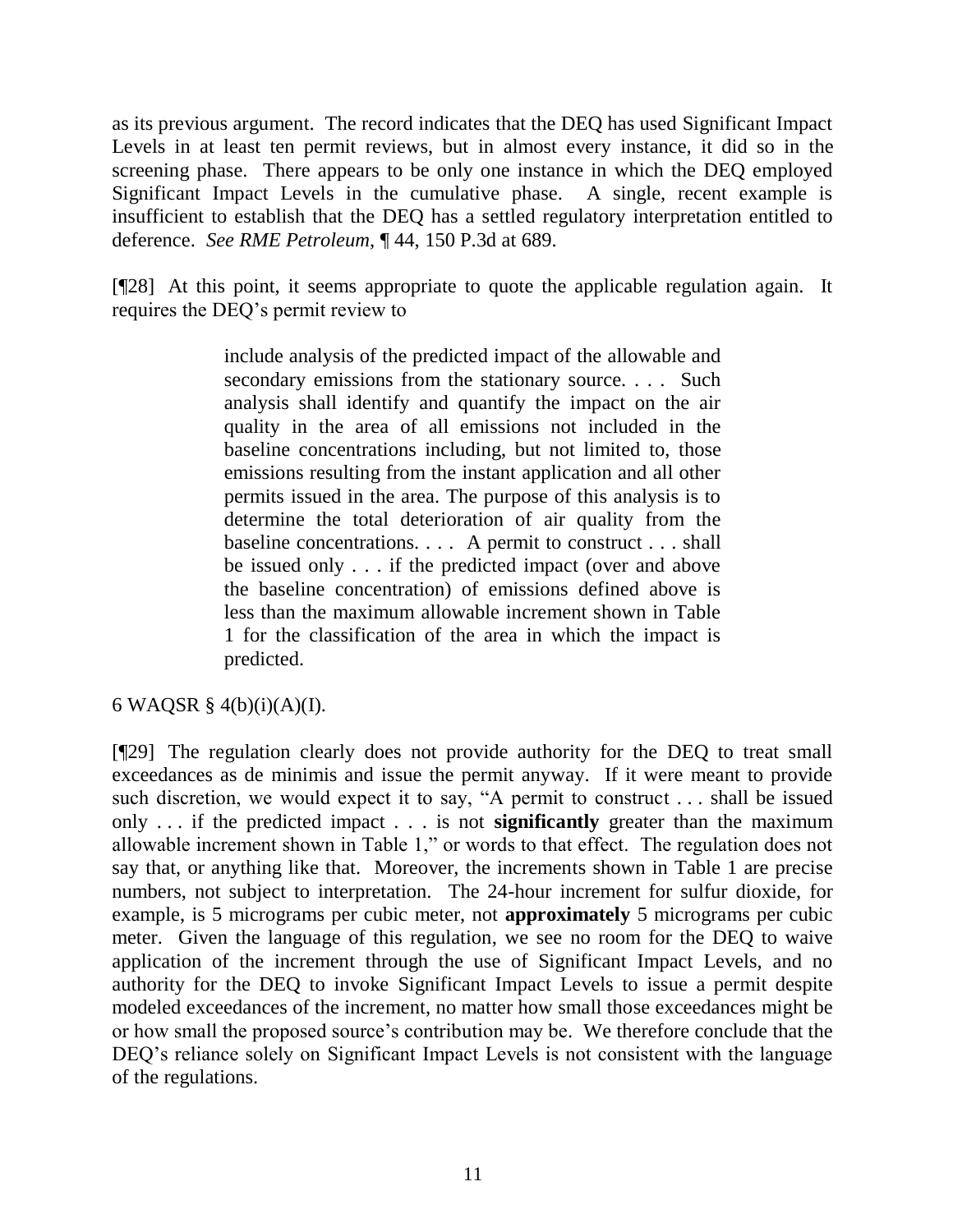[¶30] We are mindful of the argument presented by the DEQ and Basin Electric that this regulation must be read in context. "The rules of statutory interpretation also apply to the interpretation of administrative rules and regulations." *Powder River Coal Co. v. Wyoming State Bd. of Equalization*, 2002 WY 5, ¶ 6, 38 P.3d 423, 426 (Wyo. 2002). Accordingly, "all portions of an act [or regulation] must be read in pari materia, and every word, clause and sentence of it must be considered so that no part will be inoperative or superfluous." *KP v. State*, 2004 WY 165, ¶ 22, 102 P.3d 217, 224 (Wyo. 2004). We are guided by the "full text of the statute [or regulation], paying attention to its internal structure and the functional relation between the parts and the whole." *Hede v. Gilstrap,* 2005 WY 24, ¶ 6, 107 P.3d 158, 163 (Wyo. 2005).

[¶31] The internal structure of the applicable regulations is explained in the regulations themselves:

> Chapter 6 establishes permitting requirements for all sources constructing and/or operating in the State of Wyoming. Section 2 covers general air quality permitting requirements for construction and modification as well as minor source permits to operate. Section 3 is the state operating permit program required under Title V of the Clean Air Act. Section 4 is the prevention of significant deterioration (PSD) program.

6 WAQSR § 1(a). Section 2, covering general permitting requirements, provides that no permit may be issued "unless the applicant shows, to the satisfaction of the Administrator of the Division of Air Quality," that:

> The proposed facility will not cause significant deterioration of existing ambient air quality in the Region as defined by any Wyoming standard or regulation that might address significant deterioration.

WAQSR § 2(c)(iii). Section 4, the prevention of significant deterioration section, includes the regulation providing that a permit shall be issued only if the predicted impact of emissions is less than the increment. 6 WAQSR  $\S$  4(b)(i)(A)(I).

[¶32] The DEQ and Basin Electric repeatedly point out the provision of Section 2 that a permit applicant must show compliance with permitting requirements "to the satisfaction of the Administrator of the Division of Air Quality." This language, they contend, provides sufficient discretion to justify using Significant Impact Levels in the cumulative phase of permit review. We can hardly disagree that this language provides discretionary authority to the agency, but that authority is limited. Section 2 provides that a permit applicant must demonstrate to the agency"s satisfaction that the proposed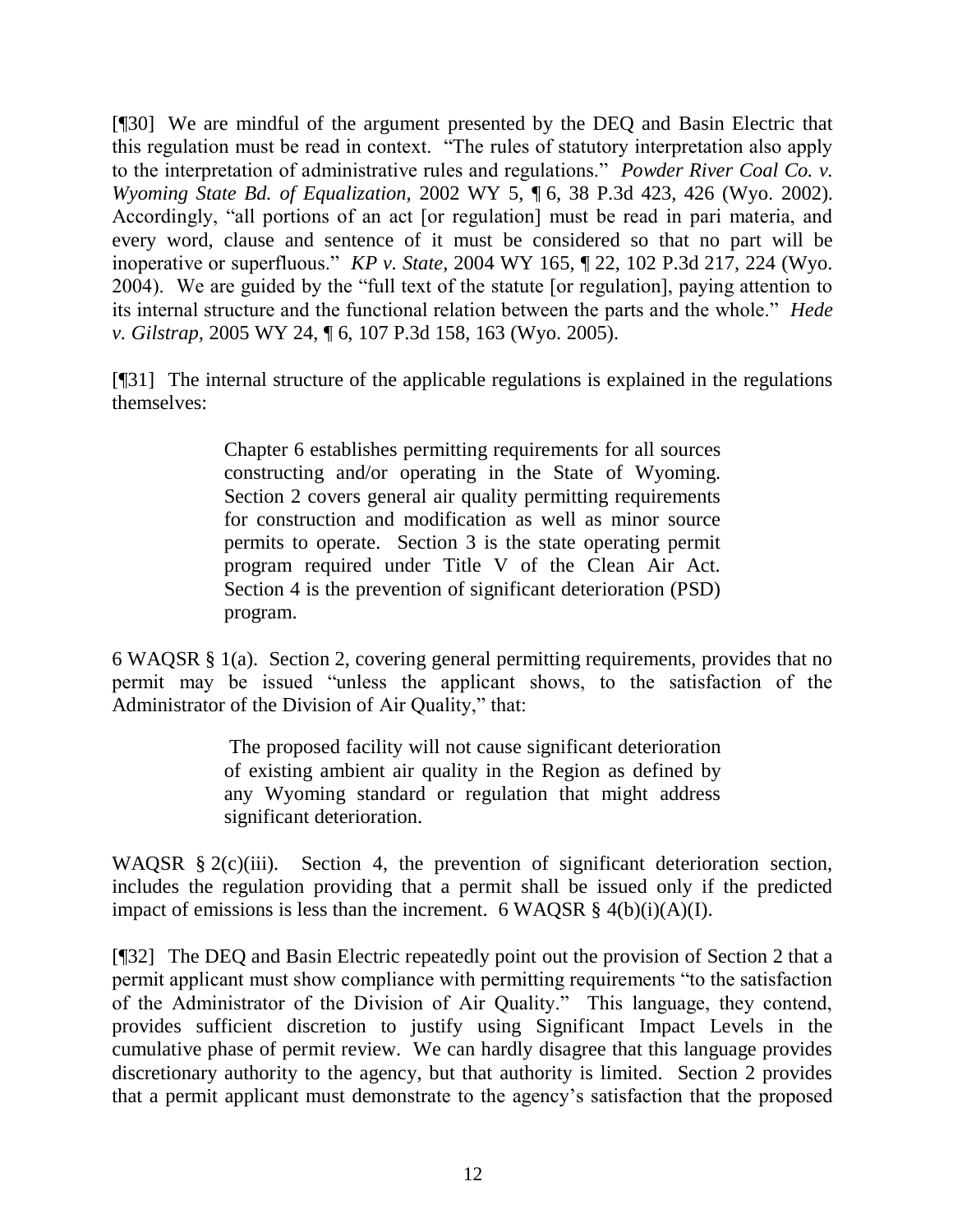source "will not cause significant deterioration of existing ambient air quality in the Region as defined by any Wyoming standard or regulation that might address significant deterioration." This gives the agency discretion to determine whether or not the proposed source will cause significant deterioration. It does not give the agency discretion in determining what significant deterioration is. Rather, significant deterioration is as "defined by any Wyoming standard or regulation that might address significant deterioration."

[¶33] We must therefore disagree with the Council"s conclusion that the DEQ properly used Significant Impact Levels to determine that the Dry Fork Station would not cause or contribute to increment exceedances on the Reservation. However, we will ultimately affirm the Council"s ruling on summary judgment that the DEQ properly issued the air quality permit to Basin Electric, because there is another valid basis for that decision. In the administrative law context, we have indicated that "we review an agency"s order granting a summary judgment in the same manner as in the civil context by employing our *de novo* standard of review and utilizing the same standards and reviewing the same materials as the agency." *Rollins v. Wyo. Tribune-Eagle*, 2007 WY 28, ¶ 7 n.7, 152 P.3d 367, 370 (Wyo. 2007). In the civil context, it is well established that "we can affirm a district court's summary judgment order on any basis apparent in the record." *Stewart Title Guaranty Co. v. Tilden*, 2005 WY 53, ¶ 22, 110 P.3d 865, 874 n.7 (Wyo. 2005). The combination of these two concepts suggests that we can affirm an administrative agency"s summary judgment decision on any basis apparent in the record.

[¶34] The basis on which we sustain the Council"s summary judgment decision in this case is mentioned, but not pressed, in the DEQ"s brief. The regulation provides that the permit shall be issued only if the *predicted* impact is less than the increment. One definition of predict is "to declare in advance; [to] foretell on the basis of observation, experience, or scientific reason." *Webster's Ninth New Collegiate Dictionary* 926 (1991). In applying its experience and scientific reason, the DEQ must exercise its discretion to make a sound prediction of whether the impact of emissions from a proposed source will be less than the increment.

[¶35] It is appropriate to conclude that the DEQ has discretion in determining the predicted impacts of pollution emissions, but does not have discretion to depart from the increments by the use of Significant Impact Levels. When the regulations provide specific numbers, such as the increments, the regulated community and other interested parties expect the DEQ to apply those numbers strictly as written. If the DEQ is going to use Significant Impact Levels to vary from those specific numbers, then it should incorporate the Significant Impact Levels into its regulations in order to provide notice of that practice to the regulated community and other interested parties. In contrast, when the regulation requires the DEQ to predict impacts of pollution emissions, the agency can be expected to apply its judgment and expertise to make a sound prediction. Some discretion is inherent in the exercise of judgment and expertise.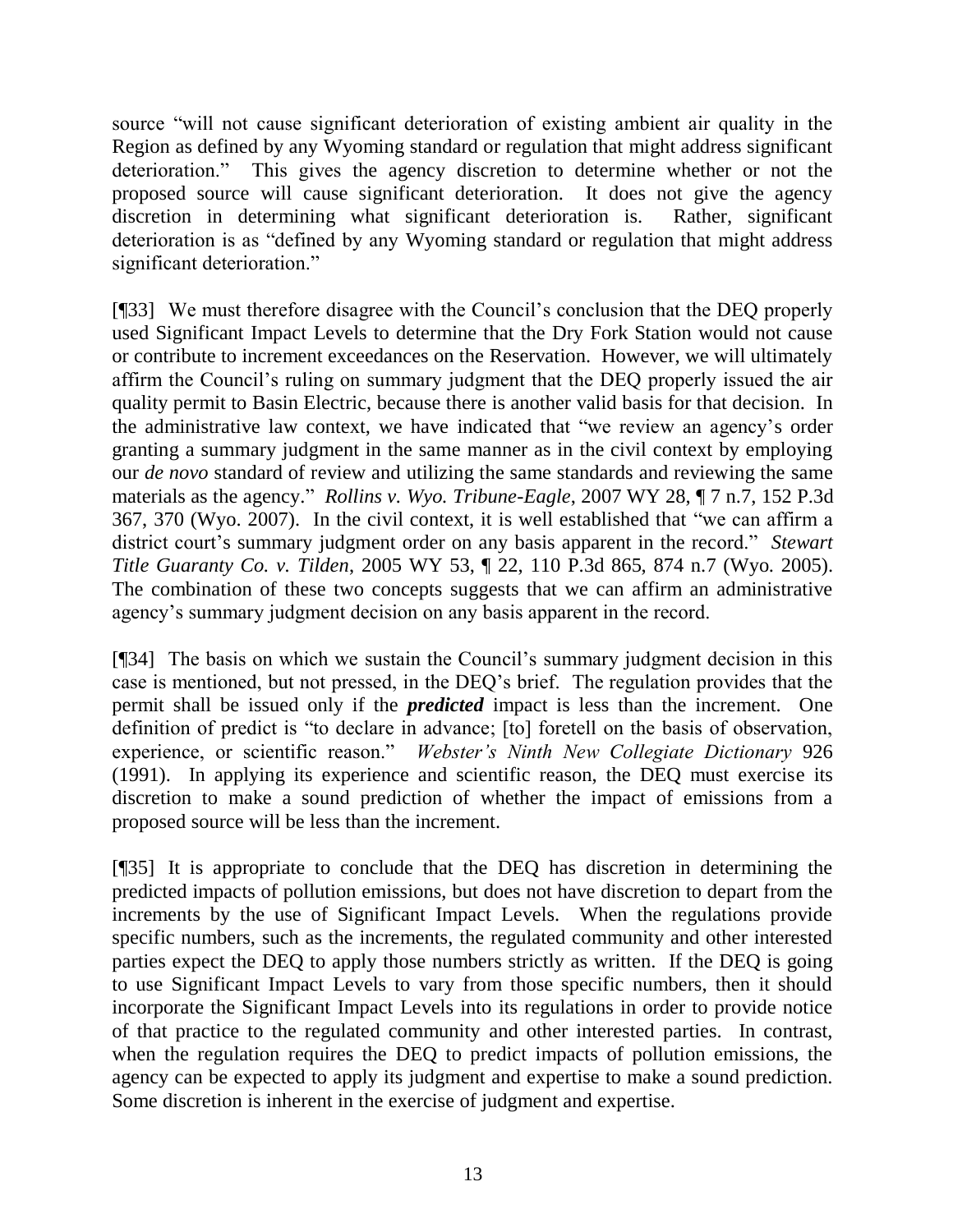[¶36] In the analysis of emissions from the Dry Fork Station, exceedances were modeled only when the maximum allowable emissions for the Colstrip Units were used, but not when the maximum actual emissions were used. There is nothing in the regulations requiring the DEQ to consider only maximum allowable emissions from existing sources in its analysis, or to ignore models using the maximum actual emissions. Indeed the NSR Manual at C.48-49 indicates that it is maximum actual emissions that should be modeled for area sources such as the Colstrip Units. The DEQ could reasonably determine that the computer modeling based on maximum actual emissions provided a better prediction than the computer modeling based on maximum allowable emissions.

[¶37] We therefore conclude that the regulations provide the DEQ with some discretion in predicting the impacts of emissions from a proposed source. In this appeal, the DEQ does not explicitly contend that it reached its decision on this basis, nor did it defend its decision on this basis before the Council. However, that is the logical underpinning of its decision. We could remand this case to allow the DEQ to explain its decision on the proper basis, but we fail to see what that would accomplish. *See, State ex rel. Arnold v. Ommen,* 2009 WY 24, ¶ 32, 201 P.3d 1127, 1136 (Wyo. 2009). In this case, the facts are not in dispute, "making it possible for this Court to review without re-weighing disputed evidence." *Wells Fargo Bank v. Hodder*, 2006 WY 128, ¶ 32, 144 P.3d 401, 413 (Wyo. 2006). Based on the DEQ"s analysis as reflected in the record, there is no doubt that the fundamental position of the DEQ was that no increment exceedances could be predicted to result from the operation of the Dry Fork facility. Based on common sense and notions of judicial economy, it is appropriate for us to decline to remand a case if further proceedings "would serve no useful purpose." *Cellers v. Adami*, 2009 WY 120, ¶ 2, 216 P.3d 1134, 1136 (Wyo. 2009); *State v. Homar*, 798 P.2d 824, 826 (Wyo. 1990).

[¶38] The first computer model run was based on maximum actual emissions from Colstrip, rather than typical actual emissions, so it necessarily overpredicted the impacts. Even so, it indicated no increment exceedances on the Reservation. The second computer run was based on maximum allowable emissions, so it overpredicted the impact of emissions to an even greater degree. Although it did model theoretical increment exceedances on the Reservation, the estimated contribution of the Dry Fork emissions was exceedingly small. Moreover, according to the expert who performed the computer modeling, in every instance for which this second model run indicated increment exceedances on the Reservation, "the winds were blowing the Dry Fork emissions *away from* the [Reservation]. It was not physically possible for Dry Fork to contribute to this problem." (Emphasis added.)

[¶39] The computer model does not make predictions, but rather, it is a tool for the DEQ to use to make predictions. Given the DEQ's and the Council's position that the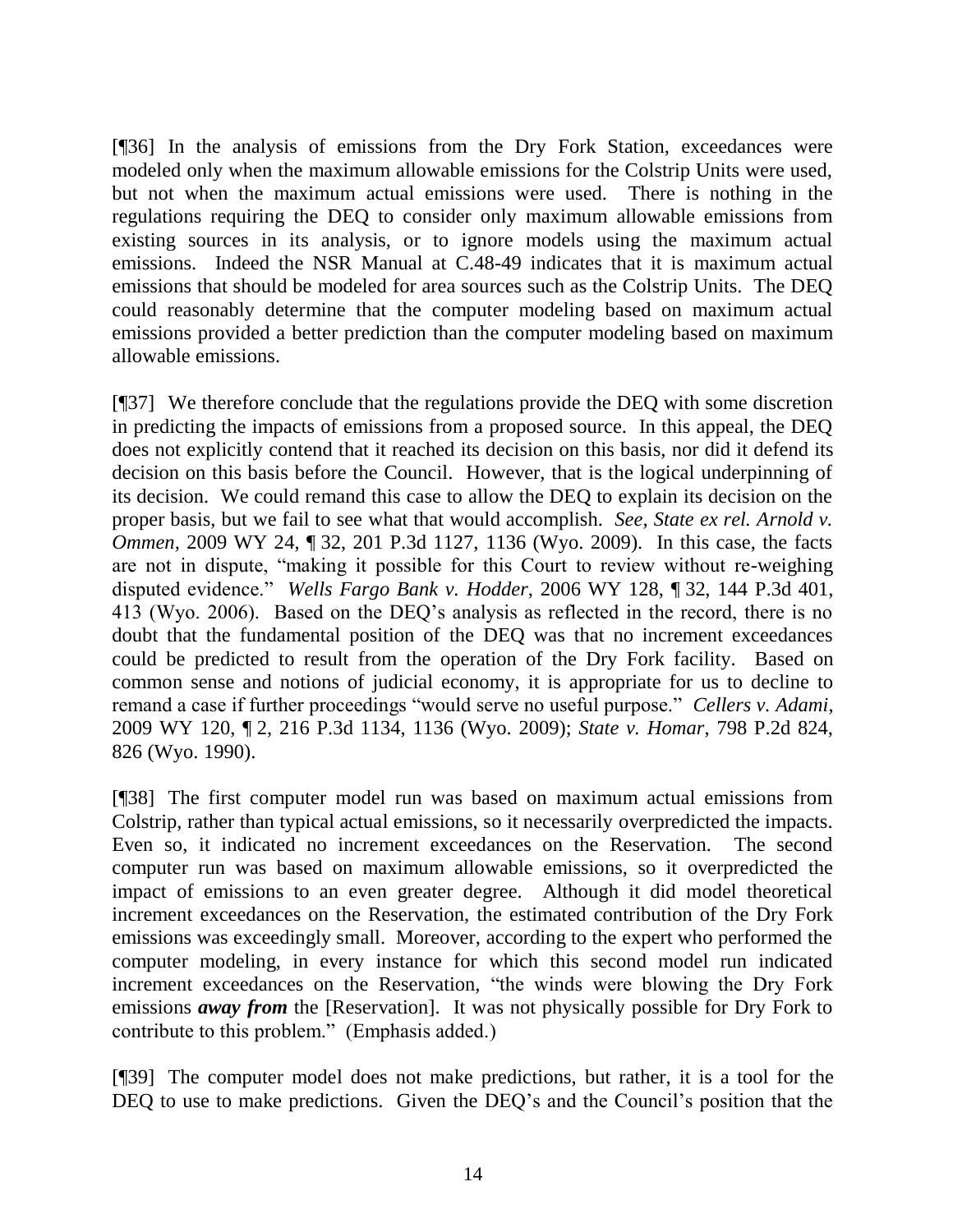regulations provided the agency some discretion, and their ultimate conclusion that there would be no actual increment violation, it seems obvious the DEQ, based on its experience, expertise, and judgment, gave greater weight to the results of the first computer model run, and discounted the results of the second. On that basis, the DEQ essentially decided that the predicted impacts of emissions from the Dry Fork Station will be less than the maximum allowable increment. We therefore affirm the Council's summary judgment in favor of Basin Electric on the increment consumption issue.

# *Issue 2. BACT – Control Technology versus Redesign*

[¶40] In its application for the air quality permit for the Dry Creek Station, Basin Electric was required to demonstrate that "[t]he proposed facility will utilize the Best Available Control Technology with consideration of the technical practicability and economic reasonableness of reducing or eliminating the emissions resulting from the facility." 6 WAQSR § 2(c)(v). Best Available Control Technology, commonly referred to as BACT, is defined as

> an emission limitation (including a visible emission standard) based on the maximum degree of reduction of each pollutant subject to regulation under these Standards and Regulations or regulation under the Federal Clean Air Act, which would be emitted from or which results [from] any proposed major stationary source or major modification which the Administrator, on a case-by-case basis, taking into account energy, environmental, and economic impacts and other costs, determines is achievable for such source or modification through application [of] production processes and available methods, systems, and techniques, including fuel cleaning or treatment or innovative fuel combustion techniques for control of such pollutant.

6 WAQSR § 4(a). In simplified terms, this regulation requires the DEQ to consider a broad range of available pollution control and reduction options, determine which can be achieved reasonably, and impose those as permit requirements.

[¶41] The PRBRC asserts that the DEQ did not consider a sufficiently broad range of pollution control options when it reviewed the Dry Fork permit application. As proposed by Basin Electric, the Dry Fork Station will incorporate a "subcritical" boiler, which will operate at temperatures and pressures below the critical point of water. The PRBRC contends that, as part of its BACT analysis, the DEQ should also have considered a "supercritical" boiler, which would operate at temperatures and pressures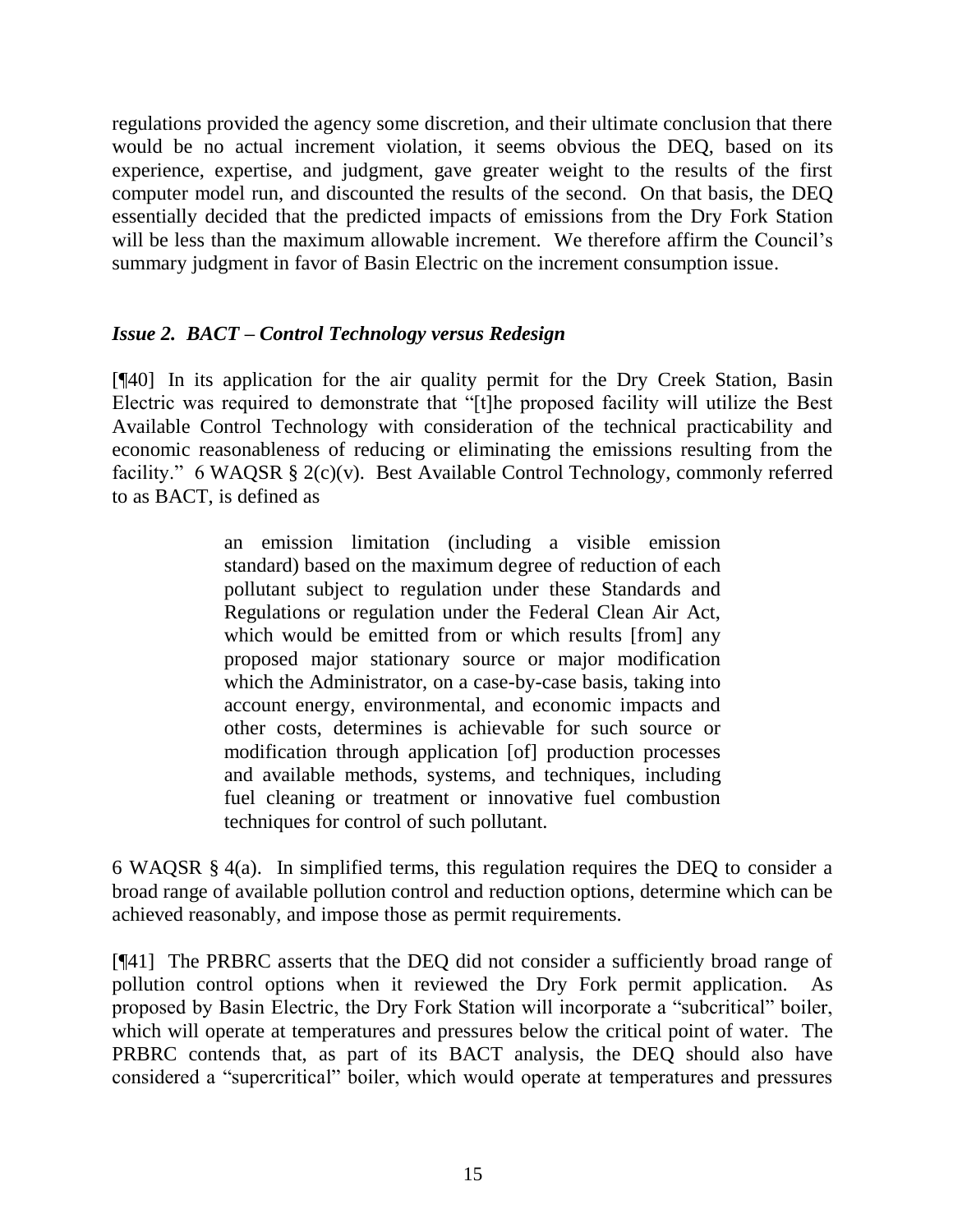above the critical point of water.<sup>5</sup> The PRBRC maintains that supercritical boiler technology is, in the terms used in the regulation, one of the "production processes" or "available methods, systems, [or] techniques" by which pollution from the Dry Fork Station could be reduced.

[¶42] The first step in resolving this issue is to interpret the BACT regulations. As noted above, we defer to an agency"s interpretation of its own rules and regulations unless that interpretation is clearly erroneous or inconsistent with the plain language of the rules. *Pinther,* 866 P.2d at 1302; *RME Petroleum*, ¶ 44, 150 P.3d at 698. With that in mind, we consider the DEQ"s interpretation of its BACT regulations.

[¶43] The DEQ begins by pointing out that the BACT regulations obligate it to analyze the pollutants emitted by "any proposed major stationary source." The source is proposed in the permit application, and the DEQ must analyze other "production processes and available methods, systems, and techniques" that can be applied to or adapted by the proposed source. However, the DEQ is not required to analyze options that would require substantial changes to the basic design of the proposed source. This interpretation by the DEQ is consistent with the regulatory language, and the DEQ has apparently applied this interpretation since at least 1993. In a case before the Council that year, the permit applicant had proposed a pulverized coal boiler. The Council upheld the DEQ"s decision that the BACT regulations did not require analysis of "a different type of boiler, such as a circulating fluidized bed boiler" because that would require the DEQ "to redefine the source." *In re Permit Issued to Black Hills Power & Light Co., Neil Simpson Unit #2*, Docket No. 2476-93 (Council 1993).

[¶44] Wyoming's regulatory definition of BACT is nearly identical to the federal statutory definition found at 42 U.S.C. § 7479(3). It is therefore persuasive that the DEQ's interpretation is also consistent with the EPA's interpretation:

> Historically, EPA has not considered the BACT requirement as a means to redefine the design of the source when considering available control alternatives. For example, applicants proposing to construct a coal-fired electric generator, have not been required by EPA as part of a BACT analysis to consider building a natural gas-fired electric turbine although the turbine may be inherently less polluting per unit product (in this case electricity).

NSR Manual at B.13.

 $\overline{a}$  $5$  The record includes technical definitions of the critical point of water, but for our purposes, it is sufficient to note simply that supercritical boilers operate at higher temperatures and pressures than subcritical boilers.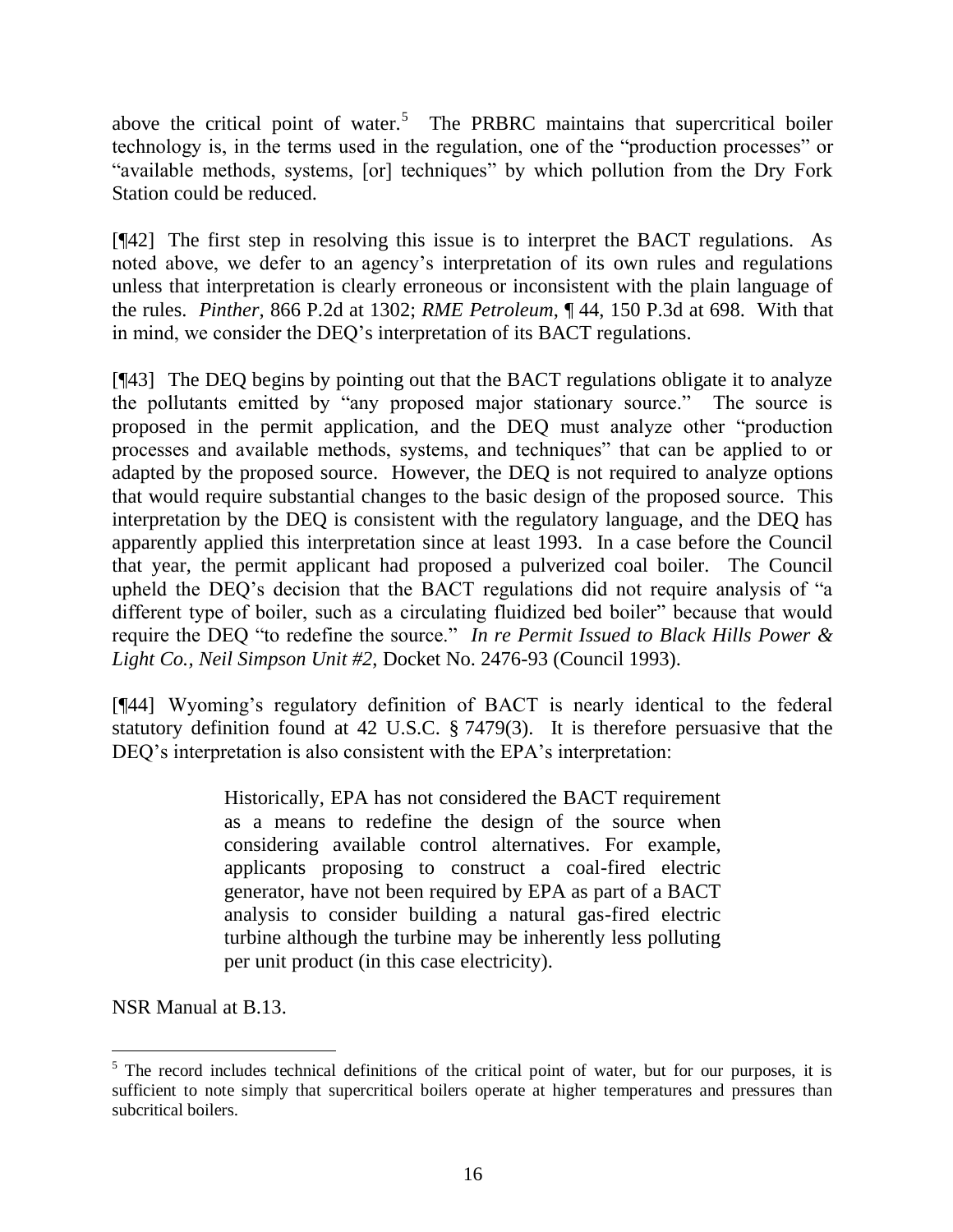[¶45] The EPA"s interpretation has been upheld repeatedly in litigation. For example, in *Sierra Club v. United States Environmental Protection Agency*, 499 F.3d 653, 654 (7th Cir. 2007), the court accepted the EPA"s interpretation that BACT "does not include redesigning the plant proposed by the permit applicant." More recently, in *Blue Skies Alliance v. Texas Comm'n on Environmental Quality*, 283 S.W.3d 525, 535 (Tex. App. 2009), the court concluded "that a BACT analysis must consider any control technology that may be applied to the proposed facility, but does not need to consider any control technology that would require such a redesign of the facility that it would constitute an alternative proposal." *See also, In re Knauf Fiber Glass,* 8 E.A.D. 121 (E.A.B. 1999); *In re Old Dominion Elec. Coop.,* 3 E.A.D. 779, 793 (Adm"r 1992).

[¶46] Because we conclude that the DEQ"s interpretation is not inconsistent with the plain language of the regulation, and is not clearly erroneous, we accept that interpretation. That, however, is only the first step in resolving the issue. As stated in *Sierra Club*, 499 F.3d at 655, the next question is "where control technology ends and a redesign of the "proposed facility" begins." In other words, we must decide whether imposing supercritical boiler technology on Basin Electric would redefine the basic design of the proposed Dry Fork Station. The Council's findings of fact on this question are clear and concise:

> 12. Supercritical boilers operate at temperatures and pressures above the "critical point" of water, while subcritical boilers operate at temperatures and pressures below the critical point of water. As a result of these different pressure and temperature conditions, changing from subcritical to supercritical technologies would require a different boiler made with different steel alloys, different water wall tubing, different valves, different turbines, different reheaters, different boiler feed pumps, and a different economizer.

. . . .

16. DEQ did not consider . . . supercritical technologies to be control technologies that had to be evaluated as part of the BACT process . . . . As a consequence, although DEQ did require Basin Electric to explain the reasons for its decision not to employ these technologies, DEQ did not submit these technologies to a separate "BACT" analysis as potential pollution control options when issuing Basin Electric's permit.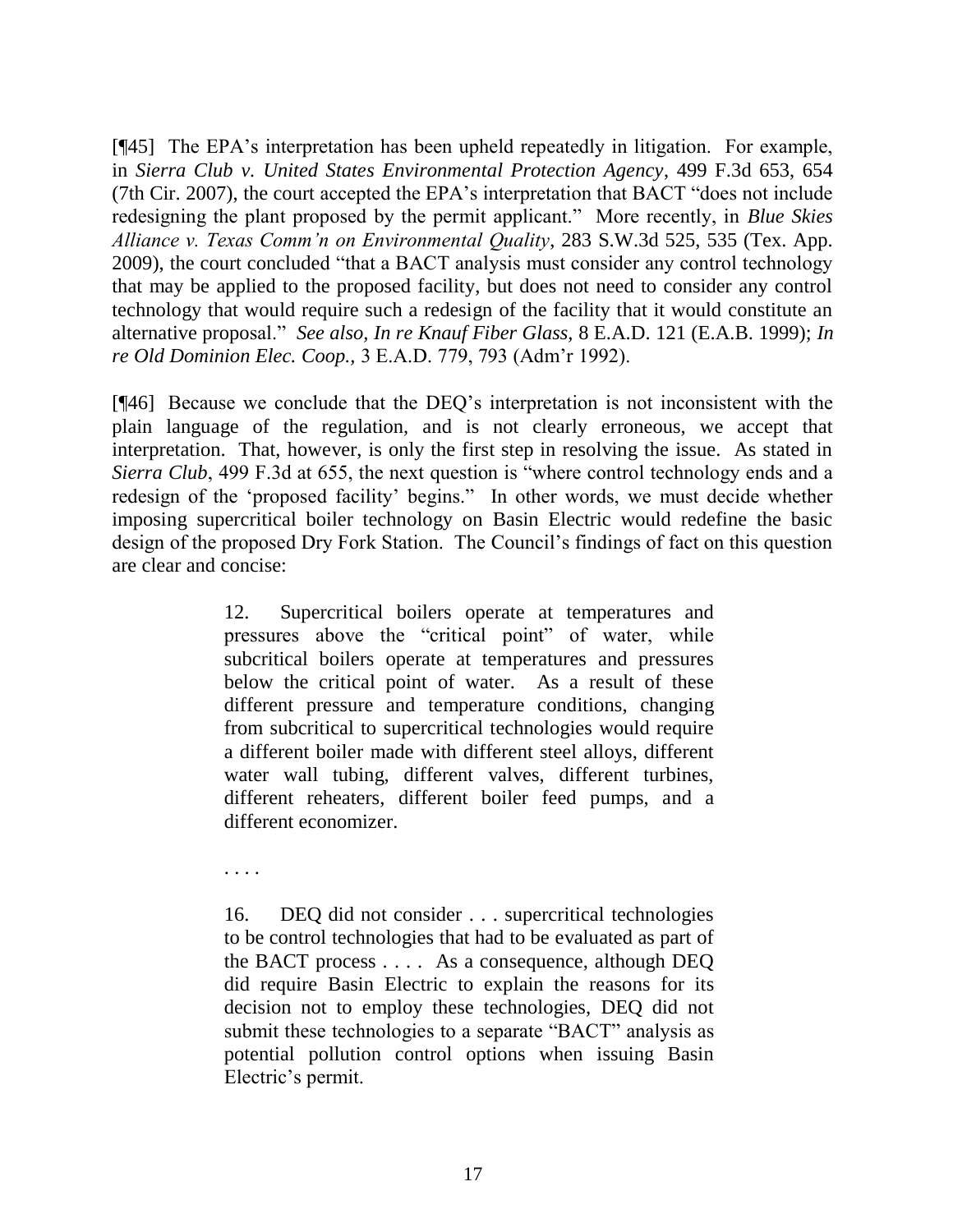17. DEQ did not do so because it considered these technologies to be fundamentally different emission source technologies than the one proposed by Basin Electric and, if applied, would require Basin Electric to "redefine" its proposed emissions source, a subcritical pulverized coal boiler, contrary to DEO's interpretation of [the regulations].

(Internal citations omitted.) Our review of the record revealed substantial evidence to support these findings of fact, including reports from experts and affidavits from DEQ personnel. Under the applicable standard of review, these findings must be affirmed.

[¶47] As found by the Council, requiring the Dry Fork Station to adopt supercritical boiler technology would force it to make substantial changes to its proposed design. Such substantial changes seem less like a control technology option and more like a redesign of the proposed source. That is the decision reached by the DEQ. Because this decision was made "in a technically complex field with limited statutory guidance," it is better "entrusted to the judgment of the agency that administers the regulatory scheme rather than to courts of generalist judges." *Sierra Club*, 499 F.3d at 656.

[¶48] The PRBRC disagrees with the DEQ"s judgment, and contends that the DEQ was required to perform a BACT analysis of supercritical boiler technology because it is a potentially lower-polluting production process or method. In support of its contention, the PRBRC cites *In re Prairie State Generating Co.*, in which an air quality permit was issued for a pulverized coal-fired power plant. As part of its BACT analysis, the permitting agency considered an option known as integrated gasification combined cycle  $\text{technology}$  (IGCC). $\text{6}$  The agency required this analysis even though "selection of IGCC would have required extensive design changes to Prairie State's proposed facility." *Prairie State,* slip op. at 36. This decision, the PRBRC maintains, indicates that the DEQ was required to consider supercritical boiler technology despite the fact that it would require extensive design changes to the Dry Fork Station.

[¶49] We disagree that *Prairie State* supports the PRBRC"s position. The specific issue in that case was whether the permitting agency"s BACT analysis should have included the use of low-sulfur coal from the western United States in place of the high-sulfur coal from Illinois proposed by the permit applicant. The Board upheld the agency"s decision not to require consideration of low-sulfur coal, and the Board"s decision was ultimately upheld on judicial review. *Sierra Club,* 499 F.3d at 657. The Board was not asked to decide whether the agency was required to consider IGCC technology. It appears to have noted that the agency considered IGCC technology only to show how broad a

 $\overline{a}$ 

<sup>6</sup> The key difference is that a pulverized coal-fired power plant is fueled by pulverized coal, while a power plant employing IGCC technology is fueled by synthetic gas converted from coal. *See Prairie State*, slip op. at 35.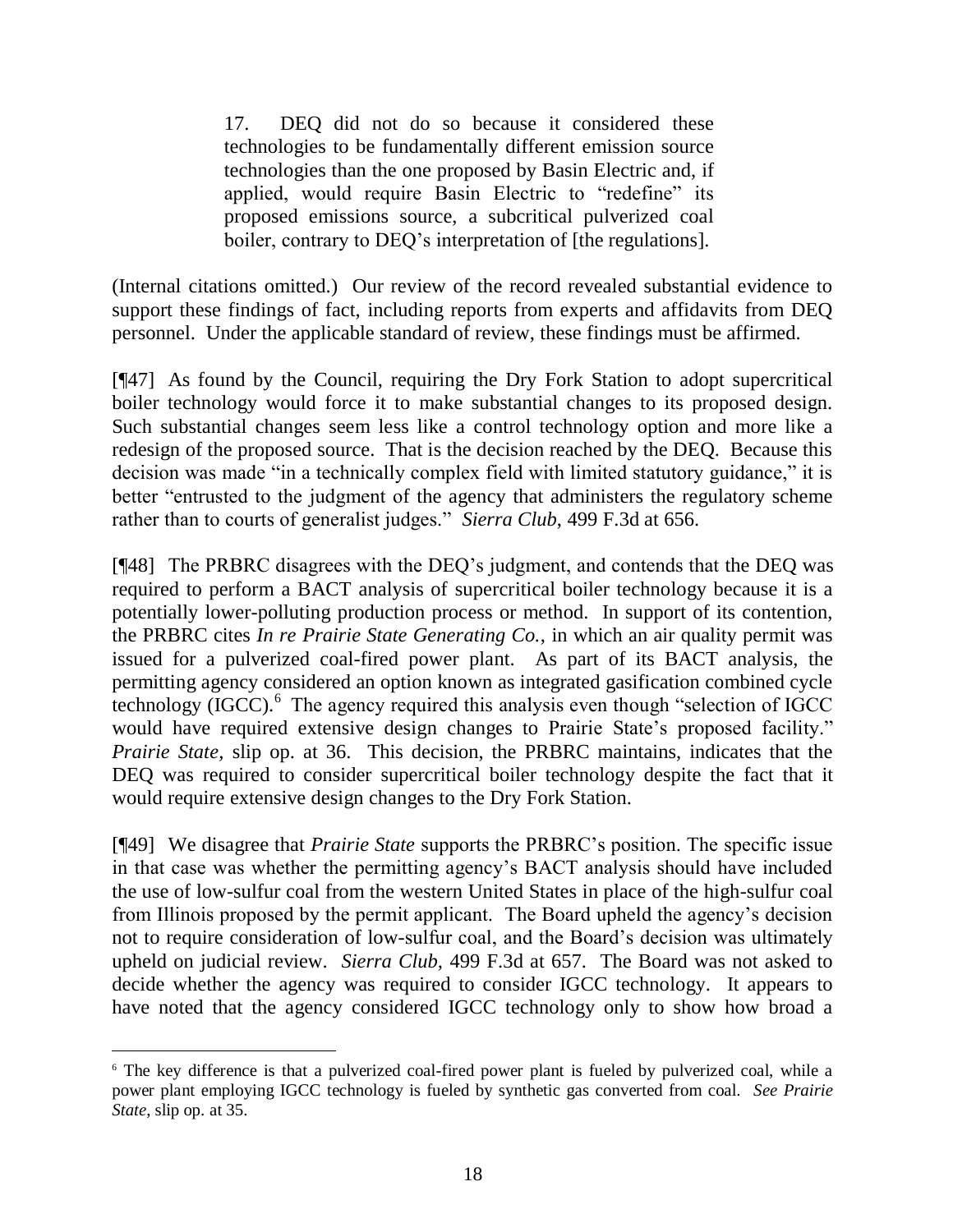range of options the agency had considered in its BACT analysis. The Board did not hold that the agency was required to perform BACT analysis on a technology that would require extensive design changes. Rather, it suggested in dicta that the agency may have done even more than the law required.

[¶50] The PRBRC further contends that supercritical boiler technology would not actually redefine or redesign the Dry Fork Station as proposed by Basin Electric. This argument rests on the concept that a facility"s basic design is defined by the raw materials it uses and the product it produces. On this basis, the PRBRC concedes that a permit applicant who proposes a coal-fired power plant is not required to consider a natural gas-fired power plant, because that would require the use of a different raw material as input. In contrast, the PRBRC contends, an applicant who proposes a coalfired power plant can be forced to use any technology options available, so long as the raw material is coal and the product is electricity. Characterizing subcritical and supercritical boiler technology as "different flavors" of coal-fired power plants, the PRBRC insists that the DEQ must consider the option of supercritical boiler technology in its BACT analysis.

[¶51] It is too simplistic to say that a proposed source is defined solely by the raw materials it uses and the product it makes. The PRBRC"s contention that subcritical and supercritical boiler technology represent the same basic design is contrary to the fact, as found by the Council, that "changing from subcritical to supercritical technologies would require a different boiler made with different steel alloys, different water wall tubing, different valves, different turbines, different reheaters, different boiler feed pumps, and a different economizer." Moreover, the PRBRC"s contention is contrary to the decision in *Sierra Club*, 499 F.3d 653, which held that the agency did not have to consider the option of low-sulfur coal from the western United States as a replacement for high-sulfur coal from a nearby Illinois mine. Even though both would use the same raw material to make the same product, the court held that analysis of low-sulfur coal was not required because "[t]o burn low-sulfur coal, Prairie State would have to arrange for it to be transported from mines more than a thousand miles away and would have to make changes in the design of the plant—specifically, the design of the plant's facilities for receiving coal." *Id.* at 654. In the case before us now, to employ supercritical boiler technology, Basin Electric would have to make changes in the design of the plant specifically, the design of the plant's boiler. For that reason, supercritical boiler technology is beyond the scope of options the DEQ was required to consider in its BACT analysis.

[¶52] In summary, we have determined that the DEQ"s interpretation of the BACT regulations is not clearly erroneous or inconsistent with the plain language of the regulations, and is supported by persuasive federal authority. Accordingly, we agree that BACT analysis does not have to include options that would require the proposed source to redefine its basic design. The record contains substantial evidence to support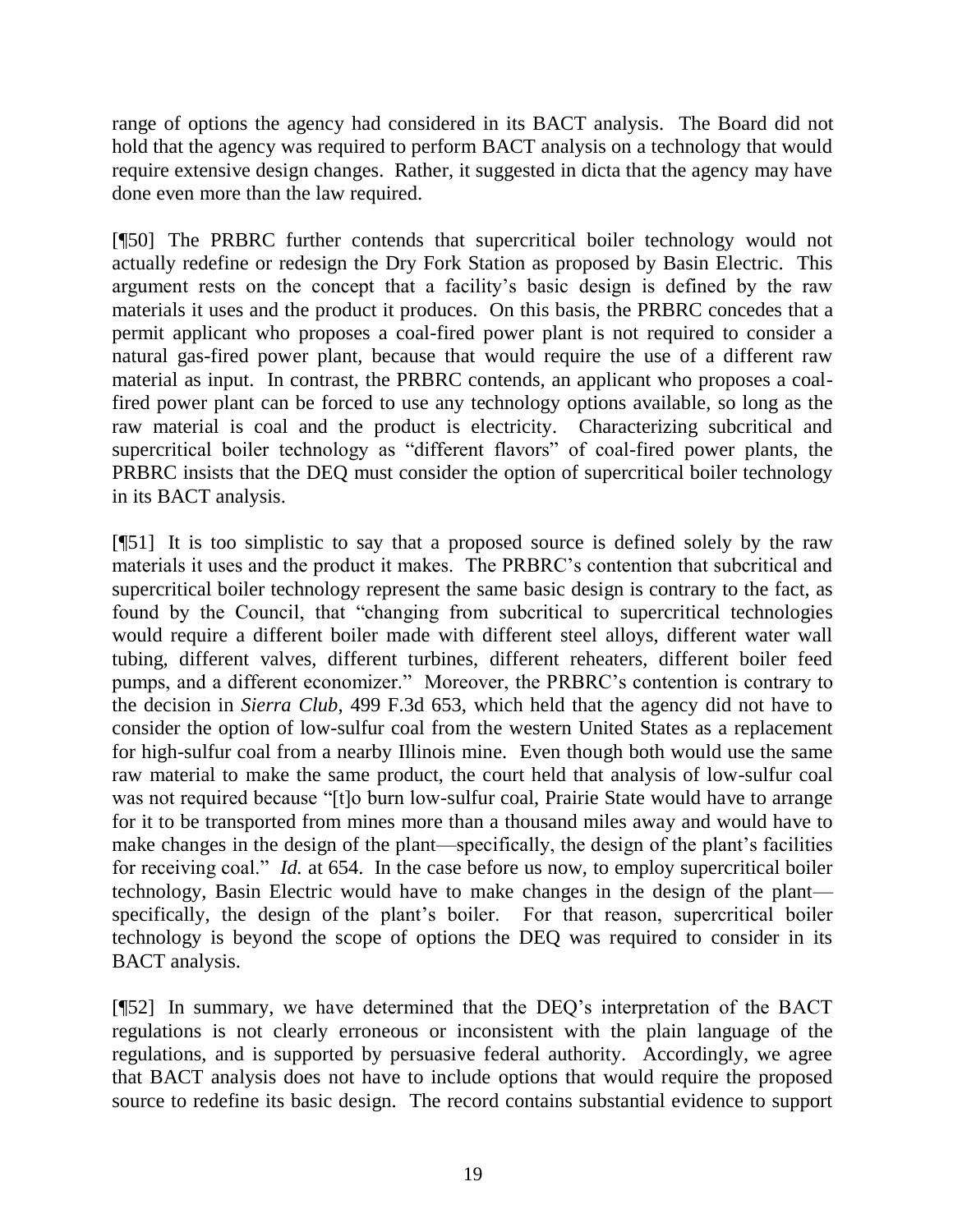the Council"s findings that imposing supercritical boiler technology on the Dry Fork Station would require extensive changes to its basic design. These determinations lead to the conclusion that the DEQ was not required by the BACT regulations to consider supercritical boiler technology as an alternative to Basin Electric's proposed subcritical boiler technology. We affirm the Council's decision on this issue.

# *Issue 3. Greenhouse Gas Emissions*

 $\overline{a}$ 

[¶53] The Dry Fork Station is predicted to emit 3.7 million tons per year of carbon dioxide, along with lesser amounts of other gases that the PRBRC characterizes as greenhouse gases.<sup>7</sup> The PRBRC asserts that the DEQ was required to impose BACT requirements forcing Dry Fork to control its emissions of carbon dioxide. Indeed, the PRBRC claims that the DEQ"s failure to do so is "indefensible."

[¶54] Under Wyoming"s regulations, BACT is "an emission limit . . . based on the maximum degree of reduction of each pollutant **subject to regulation** under these Standards and Regulations or regulation under the Federal Clean Air Act." 6 WAQSR § 4(a). The PRBRC does not maintain that carbon dioxide is subject to regulation under the Wyoming Air Quality Standards and Regulations. Rather, it contends that carbon dioxide is subject to BACT analysis and control because it is subject to regulation under the federal Clean Air Act. Accordingly, we consider this issue solely under federal law.

[¶55] Federal regulations define which pollutants are considered subject to regulation under the federal Clean Air Act:

> (i) Any pollutant for which a national ambient air quality standard has been promulgated . . . ;

> (ii) Any pollutant that is subject to any [new source review] standard promulgated under section 111 of the [Clean Air] Act;

> (iii) Any Class I or II substance subject to [an ozone protection] standard promulgated under or established by title VI of the Act; or

> (iv) Any pollutant that otherwise is subject to regulation under the Act.

<sup>&</sup>lt;sup>7</sup> We will focus on carbon dioxide because it is recognized as "the most important species" of greenhouse gases. *Massachusetts v. EPA*, 549 U.S. 497, 505, 127 S.Ct. 1438, 1446, 167 L.Ed. 2d 248 (2007). Our analysis pertaining to carbon dioxide also applies to other greenhouse gas emissions.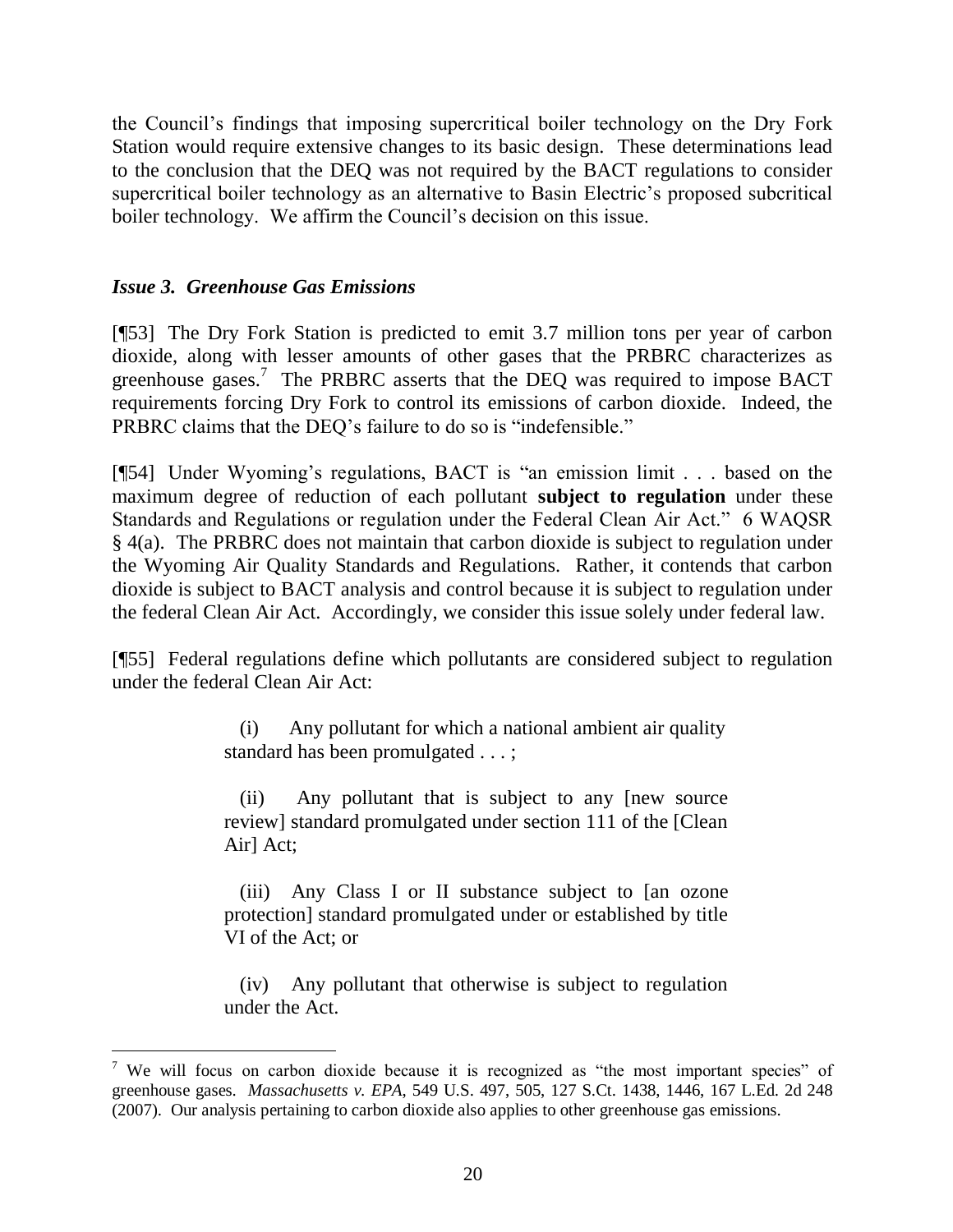40 C.F.R. §§ 51.166(b)(49), 52.21(b)(50). While conceding that carbon dioxide does not fall within the first three categories, the PRBRC contends that carbon dioxide is a "pollutant that otherwise is subject to regulation under the Act." It bases this contention on the fact that, in 1993, the federal EPA promulgated regulations requiring specified sources to monitor and report emissions of carbon dioxide. *See* 40 C.F.R. §§ 75.10, 17.13, 75.64(a)(10).

[¶56] The DEQ and Basin Electric point out that there are no limits, standards, or control requirements for carbon dioxide. The EPA requires only monitoring and reporting of carbon dioxide emissions. The DEQ and Basin Electric contend that monitoring and reporting requirements alone do not make carbon dioxide subject to regulation.

[¶57] The position taken by the DEQ and Basin Electric is fully consistent with the EPA"s longstanding position. The definition quoted above of what pollutants are subject to regulation was promulgated in 2002. 67 Fed. Reg. 80,186 (Dec. 31, 2002). In the preamble to this regulation, the EPA also provided a list of all pollutants it considered subject to regulation. *Id.* at 80,240. Carbon dioxide was not on that list, even though the EPA had imposed carbon dioxide monitoring and reporting requirements in 1993. The EPA did not consider monitoring and reporting requirements, by themselves, sufficient to make carbon dioxide emissions subject to regulation under the federal Clean Air Act.

[¶58] According to the PRBRC, the EPA was forced to change this interpretation by the United States Supreme Court"s decision in *Massachusetts v. EPA,* 549 U.S. 497, 127 S.Ct. 1438, 167 L.Ed. 2d 248 (2007). In that case, the Court said that greenhouse gases, including carbon dioxide, are "air pollutants" as defined in the Clean Air Act. It ruled that the EPA has the authority to regulate carbon dioxide emissions from new motor vehicles, but it did not hold that the EPA is required to do so. In fact, the case was remanded to allow the EPA to decide whether or not to regulate carbon dioxide emissions from new motor vehicles. Contrary to the PRBRC's assertion, the Court's ruling established that carbon dioxide is potentially subject to regulation, but not that it is subject to regulation. *See Longleaf Energy Assoc. v. Friends of the Chatahoochee, Inc.,* 681 S.E.2d 203, 207 (Ga. Ct. App. 2009) ("The United States Supreme Court decision in *Massachusetts v. EPA* does not mandate the Superior Court's ruling [that carbon dioxide is subject to regulation under the Clean Air Act].")

[¶59] Following the decision in *Massachusetts*, the Sierra Club challenged a PSD permit issued by the EPA to a coal-fired power plant in Utah. *In re Deseret Power Elec. Coop.,* 2008 WL 5572891 (E.A.B. Nov. 13, 2008). As in the case before us now, the Sierra Club asserted that the EPA was required to apply BACT analysis and controls to the plant"s carbon dioxide emissions. The EPA responded that it had historically interpreted the term "subject to regulation" to include only those air pollutants subject to